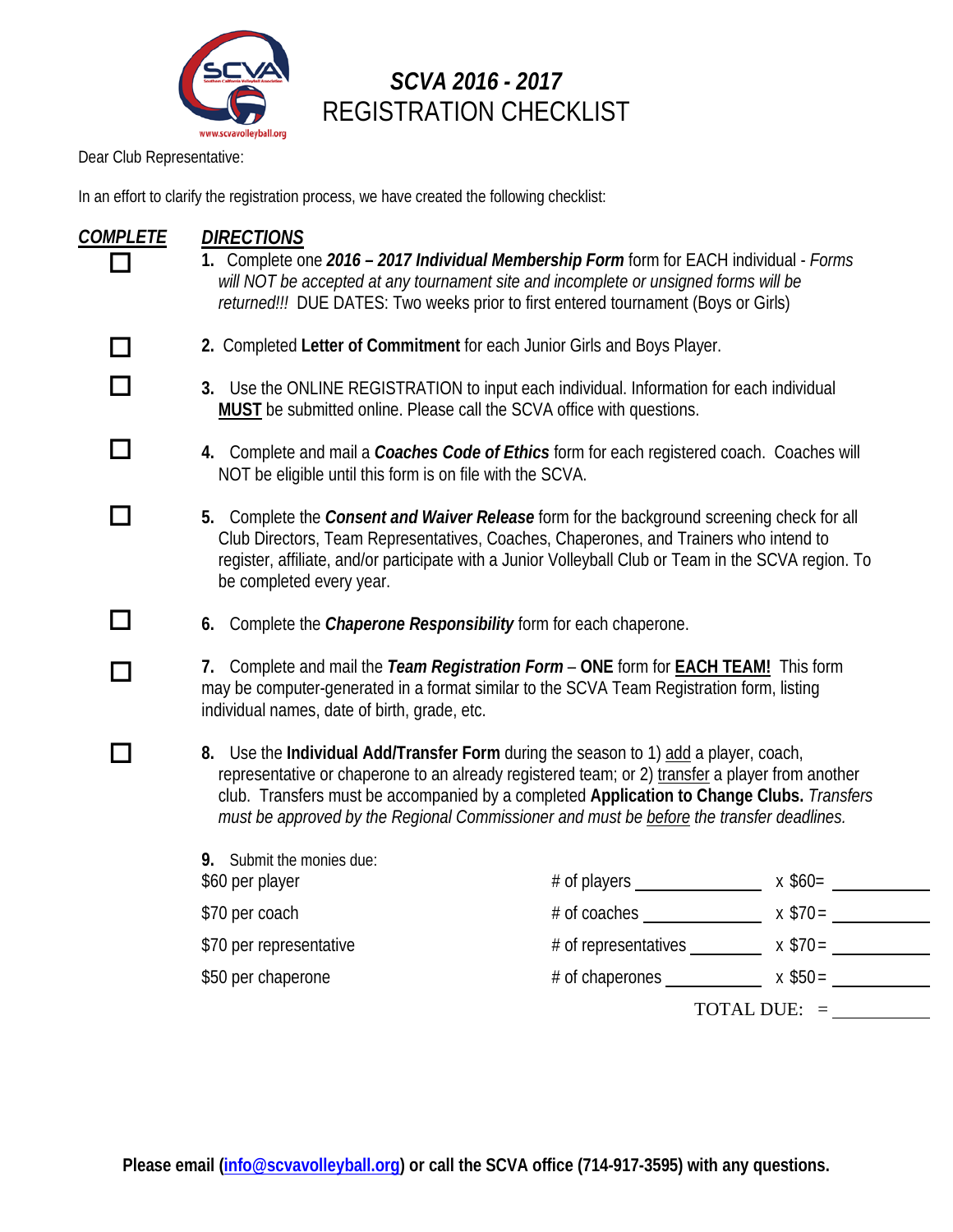#### Online Registration Explanation

#### [http://www.scvavolleyball.org/site/default.asp?sec\\_id=180014933](http://www.scvavolleyball.org/site/default.asp?sec_id=180014933)

Click "Log In" and use the username and password sent to you by SCVA staff.

- 1. Click on the blue "Teams" button at the top of the page.
- 2. Click on "Add Team."
- 3. Create and type in a team name, for instance SCVA Boys 18-1.
- 4. Select the gender of the team.
- 5. Type in the rank of the team. The rank is the ranking of the team within your club within their age division. Thus,  $18-1 = 1$ ,  $18-2 = 2$ ,  $17-1 = 1$ ,  $17-2=2$ , etc.
- 6. Select the program, either Junior Girls Program or Junior Boys Program.
- 7. Select the division, which is the team's specific age division. J8=18s, J7=17s, J6=16s, etc.
- 8. Finally, click "SAVE".

The next step is to add staff.

- 1. Click on the blue "Staff" button at the top of the page.
- 2. Click on "Add Coach/Staff".
- 3. Complete the required fields
- 4. Click on "SAVE".
- 5. Once you have returned to the staff list, click on "View" on the individual's file.
- 6. Click on "Edit Assigned Teams."
- 7. Assign the coach/staff to a team.
- 8. **NOTE:** The individual staff members will not import in AES without being assigned to at least one team in the SCVA online database.

The third step is to add the junior players.

- 1. Click on the blue "Players" button at the top of the page.
- 2. Click on "Add Parent/Player."
- 3. The first page is regarding the parent of the player.
- 4. Complete the required fields for the parent.
- 5. If the club is completing this step rather than the parent, it does not matter what you use as the password.
- 6. Click on "SAVE".
- 7. The next page is regarding the junior players' information.
- 8. Complete the required fields regarding the player.
- 9. Click on "SAVE".
- 10. Once you have returned to the player list, click on "View" on the individual's file.
- 11. Click on "Edit Assigned Teams."
- 12. Assign the player to a team.
	- a. Please note that there are age restrictions assigned to the various age divisions.
	- b. If a player is too old, the system will not allow you to assign him/her to a team.
	- c. Also for the boys clubs, if you have an 8th grade **boy**, who does not meet the age requirement, please submit a note as well as proof that he is in the  $8<sup>th</sup>$  grade when submitting to the SCVA, and we can also assign that player for you as well.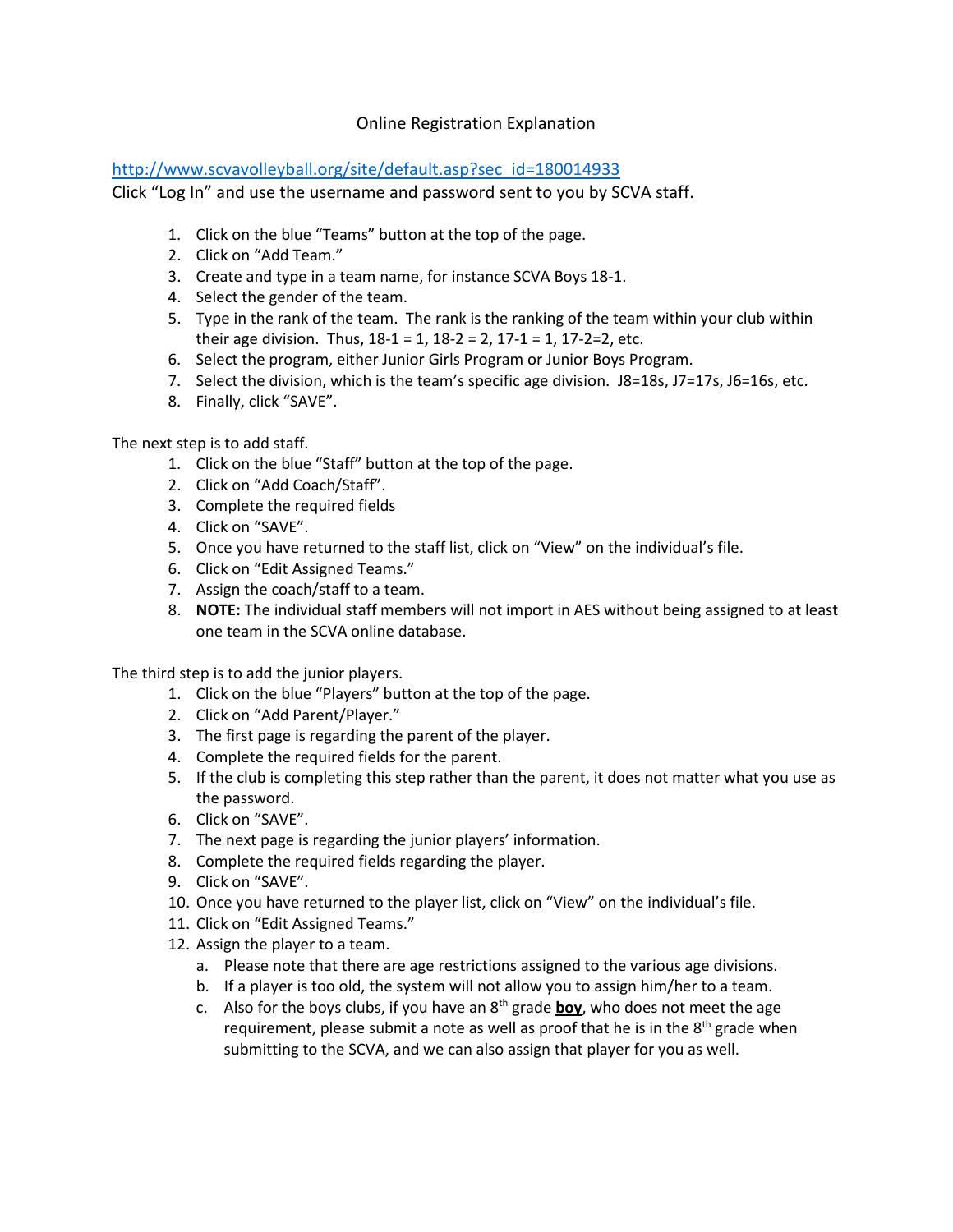For returning players and staff: Players:

- 1. Click on "Players" tab
- 2. Click on "View" to the right of the returning players' name.
- 3. Click on "Edit" at the top of the page.
- 4. Select the correct program
	- a. 2016/17 Jr. Boys Program
	- b. 2016/17 Jr. Girls Program
- 5. Select the fee for the program
- 6. Confirm that all of their General information is correct (i.e., date of birth, graduation year)
- 7. Click "Save".
- 8. Click on parent's name to confirm that address and other contact information is correct.
- 9. Click "Save".
- 10. Click "Edit Assigned Team" and assign them to the correct team that you have added to your database.

#### Staff:

- 1. Click on "Staff" tab
- 2. Click on "View" to the right of the returning staff member's name.
- 3. Click on "Edit" at the top of the page.
- 4. Select the correct program
	- a. 2016/17 Jr. Boys Program
		- b. 2016/17 Jr. Girls Program
- 5. Select the fee for the program
	- a. Staff Fee \$70 for all returning coaches, club directors, etc.
	- b. Chaperone Fee \$50 for all returning chaperones.
- 6. Confirm all of their general information
- 7. Assign them the right staff position (i.e., Head Coach Assistant Coach, Chaperone, Club Director, Club Co-Director)
- 8. Click "Save".
- 9. Click "Edit Assigned Team" and assign them to the correct team that you have added to your database
- 10. **NOTE:** The individual staff members will not import in AES without being assigned to at least one team in the SCVA online database.

To review your registration, please select the blue "Review" button at the top of the page.

- 1. On this page, you can view your overall registration submission, and see what fees are due.
- 2. In addition, you can select "Team Summaries" on the left hand side of the page.
- 3. Then "View" a specific team's summary.
- 4. There you can double check that all players and staff are correctly assigned to the team, before submitting the registration paperwork and fees to the SCVA.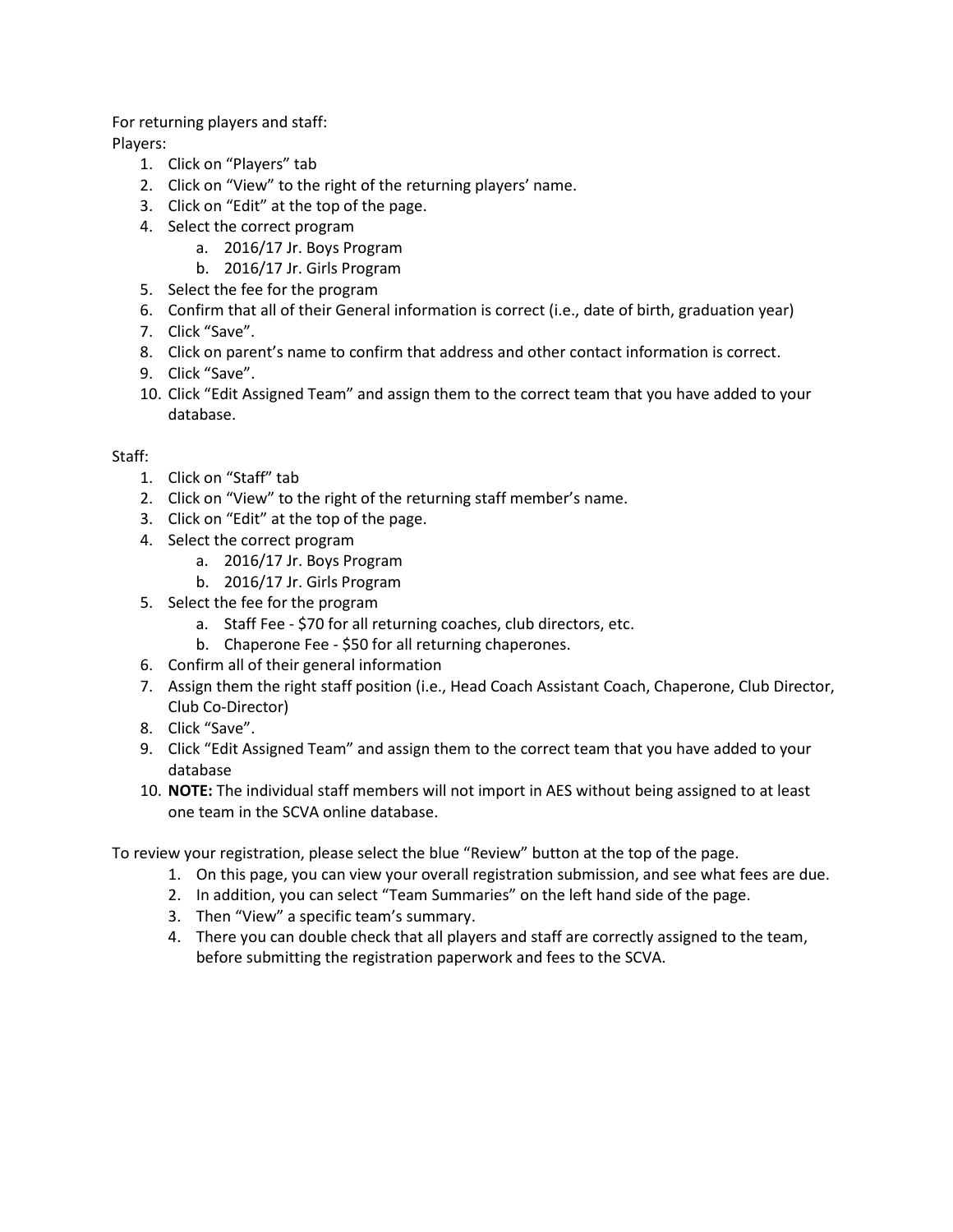#### Parent's Portal Online Registration Explanation

[http://www.scvavolleyball.org/site/default.asp?sec\\_id=180014933](http://www.scvavolleyball.org/site/default.asp?sec_id=180014933)

- 1. Click "Register"
- 2. Select the correct club from the list. Only currently active clubs will be available in the list.
- 3. Input your username and password
- 4. Review Account
	- a. Review contact and mailing info.
	- b. For changes click "Modify Parent Info"
	- c. Make changes and click "Finish"
	- d. Click "Players"
	- e. Edit existing players by clicking "View Player Info" and then "Modify Player Info"
	- f. "Save Information"
	- g. To add a player to your family account click "Add Player"
		- 1. Select the correct program
			- a.) 2016/17 Jr. Boys Program
			- b.) 2016/2017 Jr. Girls Program
		- 2. Select the Fee—Player Fee
		- 3. Fill out the Required Fields; i.e., First Name, Last Name, DOB, Grad Year, Gender
		- 4. Click "Save Information"
- 5. Registration Wizard
	- a. Click "Get Started" on Add New Player
	- b. Follow all steps as listed in point g. above.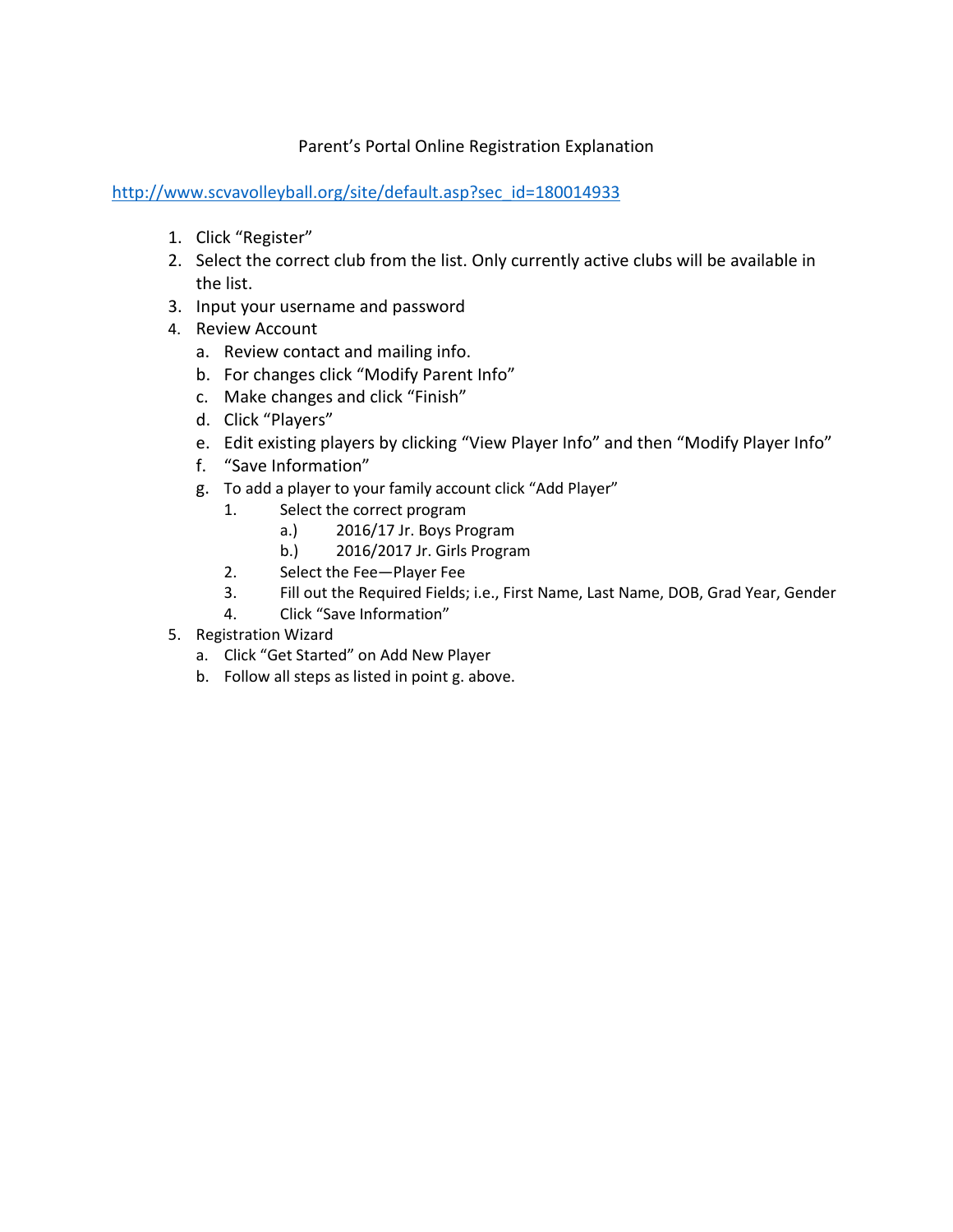

# **Southern California Volleyball Association 2016-2017 INDIVIDUAL MEMBERSHIP FORM**



This application, the USAV Code of Conduct and Waiver and Release of Liability must be read and signed before the USAV registrant/RVA member listed on the application is allowed to take part in any sanctioned<br>activity (by

|                                                                                                                                                                                                                                                                                                                                                                                                                                                                                                                                                                                                                                                                                                                                                                                                                                                                                                                                                                                                                                                                                                                                                                                                                                                                                                                                                                                                                                       | MI:                                                     | <b>MEMBERSHIP APPLICATION</b>                                                                                    |                                                                                                                                 |  |
|---------------------------------------------------------------------------------------------------------------------------------------------------------------------------------------------------------------------------------------------------------------------------------------------------------------------------------------------------------------------------------------------------------------------------------------------------------------------------------------------------------------------------------------------------------------------------------------------------------------------------------------------------------------------------------------------------------------------------------------------------------------------------------------------------------------------------------------------------------------------------------------------------------------------------------------------------------------------------------------------------------------------------------------------------------------------------------------------------------------------------------------------------------------------------------------------------------------------------------------------------------------------------------------------------------------------------------------------------------------------------------------------------------------------------------------|---------------------------------------------------------|------------------------------------------------------------------------------------------------------------------|---------------------------------------------------------------------------------------------------------------------------------|--|
| FIRST NAME:<br>□ Check box if name has changed in the past year. If yes, please provide previous name:                                                                                                                                                                                                                                                                                                                                                                                                                                                                                                                                                                                                                                                                                                                                                                                                                                                                                                                                                                                                                                                                                                                                                                                                                                                                                                                                |                                                         | <b>LAST NAME:</b>                                                                                                |                                                                                                                                 |  |
| ADDRESS:                                                                                                                                                                                                                                                                                                                                                                                                                                                                                                                                                                                                                                                                                                                                                                                                                                                                                                                                                                                                                                                                                                                                                                                                                                                                                                                                                                                                                              |                                                         |                                                                                                                  |                                                                                                                                 |  |
| CITY:                                                                                                                                                                                                                                                                                                                                                                                                                                                                                                                                                                                                                                                                                                                                                                                                                                                                                                                                                                                                                                                                                                                                                                                                                                                                                                                                                                                                                                 | STATE:                                                  | ZIP CODE:                                                                                                        | <b>BIRTHDATE:</b>                                                                                                               |  |
| <b>CLUB NAME:</b>                                                                                                                                                                                                                                                                                                                                                                                                                                                                                                                                                                                                                                                                                                                                                                                                                                                                                                                                                                                                                                                                                                                                                                                                                                                                                                                                                                                                                     |                                                         |                                                                                                                  |                                                                                                                                 |  |
| **** Required for all Junior Club Staff:                                                                                                                                                                                                                                                                                                                                                                                                                                                                                                                                                                                                                                                                                                                                                                                                                                                                                                                                                                                                                                                                                                                                                                                                                                                                                                                                                                                              | Social Security #                                       |                                                                                                                  | (For Adult Staff Membership Only)                                                                                               |  |
| GENDER:<br>$\Box$ Male<br>$\Box$ Female                                                                                                                                                                                                                                                                                                                                                                                                                                                                                                                                                                                                                                                                                                                                                                                                                                                                                                                                                                                                                                                                                                                                                                                                                                                                                                                                                                                               |                                                         | E-MAIL:                                                                                                          |                                                                                                                                 |  |
| <b>JUNIORS ONLY:</b>                                                                                                                                                                                                                                                                                                                                                                                                                                                                                                                                                                                                                                                                                                                                                                                                                                                                                                                                                                                                                                                                                                                                                                                                                                                                                                                                                                                                                  |                                                         |                                                                                                                  | (USA Volleyball does NOT provide e-mail addresses to third parties)                                                             |  |
| GRADE (2016/2017 School Year)                                                                                                                                                                                                                                                                                                                                                                                                                                                                                                                                                                                                                                                                                                                                                                                                                                                                                                                                                                                                                                                                                                                                                                                                                                                                                                                                                                                                         |                                                         | <b>HOME PHONE:</b>                                                                                               |                                                                                                                                 |  |
| <b>HIGH SCHOOL GRAD YEAR</b>                                                                                                                                                                                                                                                                                                                                                                                                                                                                                                                                                                                                                                                                                                                                                                                                                                                                                                                                                                                                                                                                                                                                                                                                                                                                                                                                                                                                          |                                                         | <b>CELL PHONE:</b>                                                                                               |                                                                                                                                 |  |
| □ Check box if you do NOT wish to be on USAV master 3 <sup>rd</sup> party list.                                                                                                                                                                                                                                                                                                                                                                                                                                                                                                                                                                                                                                                                                                                                                                                                                                                                                                                                                                                                                                                                                                                                                                                                                                                                                                                                                       |                                                         |                                                                                                                  | □ Check box if you do NOT wish to receive USAV electronic news.                                                                 |  |
| USA Volleyball is committed to diversity. This information is used to report aggregate data to the United States Olympic Committee. Please check one of the following:                                                                                                                                                                                                                                                                                                                                                                                                                                                                                                                                                                                                                                                                                                                                                                                                                                                                                                                                                                                                                                                                                                                                                                                                                                                                |                                                         |                                                                                                                  |                                                                                                                                 |  |
| □ I choose not to respond<br>□ American Indian or Alaskan Native, not Hispanic or Latino                                                                                                                                                                                                                                                                                                                                                                                                                                                                                                                                                                                                                                                                                                                                                                                                                                                                                                                                                                                                                                                                                                                                                                                                                                                                                                                                              |                                                         | $\Box$ White, not Hispanic or Latino<br>$\Box$ Asian, not Hispanic or Latino                                     |                                                                                                                                 |  |
| $\Box$ Black or African American, not Hispanic or Latino                                                                                                                                                                                                                                                                                                                                                                                                                                                                                                                                                                                                                                                                                                                                                                                                                                                                                                                                                                                                                                                                                                                                                                                                                                                                                                                                                                              |                                                         | $\Box$ Hispanic or Latino                                                                                        |                                                                                                                                 |  |
| □ Two or more races, not Hispanic or Latino                                                                                                                                                                                                                                                                                                                                                                                                                                                                                                                                                                                                                                                                                                                                                                                                                                                                                                                                                                                                                                                                                                                                                                                                                                                                                                                                                                                           |                                                         | $\Box$ Native Hawaiian or Other Pacific Islander, not Hispanic or Latino                                         |                                                                                                                                 |  |
| Are you:<br>$\Box$ Hearing impaired/deaf (for USA Deaflympic Talent ID)                                                                                                                                                                                                                                                                                                                                                                                                                                                                                                                                                                                                                                                                                                                                                                                                                                                                                                                                                                                                                                                                                                                                                                                                                                                                                                                                                               |                                                         | $\Box$ Disabled Physically (for Paralympic Talent ID)                                                            |                                                                                                                                 |  |
|                                                                                                                                                                                                                                                                                                                                                                                                                                                                                                                                                                                                                                                                                                                                                                                                                                                                                                                                                                                                                                                                                                                                                                                                                                                                                                                                                                                                                                       |                                                         |                                                                                                                  |                                                                                                                                 |  |
| □ Adult Staff Membership                                                                                                                                                                                                                                                                                                                                                                                                                                                                                                                                                                                                                                                                                                                                                                                                                                                                                                                                                                                                                                                                                                                                                                                                                                                                                                                                                                                                              | \$70.00                                                 | <b>Membership Options</b> (Annual fees per person)<br>□ Adult Player Membership                                  | \$60.00                                                                                                                         |  |
| $\Box$ Senior Membership (Age 60+)                                                                                                                                                                                                                                                                                                                                                                                                                                                                                                                                                                                                                                                                                                                                                                                                                                                                                                                                                                                                                                                                                                                                                                                                                                                                                                                                                                                                    | \$35.00                                                 | $\Box$ Referee Membership                                                                                        | \$60.00                                                                                                                         |  |
| □Junior Membership                                                                                                                                                                                                                                                                                                                                                                                                                                                                                                                                                                                                                                                                                                                                                                                                                                                                                                                                                                                                                                                                                                                                                                                                                                                                                                                                                                                                                    | \$60.00                                                 | $\Box$ Extended Official:                                                                                        | \$10.00                                                                                                                         |  |
| □Chaperone Membership                                                                                                                                                                                                                                                                                                                                                                                                                                                                                                                                                                                                                                                                                                                                                                                                                                                                                                                                                                                                                                                                                                                                                                                                                                                                                                                                                                                                                 | \$50.00                                                 | □ Optional Donation to USA Team Programs. *                                                                      | \$5.00                                                                                                                          |  |
|                                                                                                                                                                                                                                                                                                                                                                                                                                                                                                                                                                                                                                                                                                                                                                                                                                                                                                                                                                                                                                                                                                                                                                                                                                                                                                                                                                                                                                       |                                                         |                                                                                                                  | *\$1 will be donated to each: Men's and Women's National Teams, High Performance Girls and Boys and Regional Junior Development |  |
|                                                                                                                                                                                                                                                                                                                                                                                                                                                                                                                                                                                                                                                                                                                                                                                                                                                                                                                                                                                                                                                                                                                                                                                                                                                                                                                                                                                                                                       |                                                         | <b>Participant Role(s)</b><br>(Check all that apply - Depending on selection, additional requirements may apply) |                                                                                                                                 |  |
| □ Head Coach<br>$\Box$ Player                                                                                                                                                                                                                                                                                                                                                                                                                                                                                                                                                                                                                                                                                                                                                                                                                                                                                                                                                                                                                                                                                                                                                                                                                                                                                                                                                                                                         | $\Box$ Assistant Coach $\Box$ Team Rep $\Box$ Chaperone | $\Box$ Referee                                                                                                   | $\Box$ Other                                                                                                                    |  |
|                                                                                                                                                                                                                                                                                                                                                                                                                                                                                                                                                                                                                                                                                                                                                                                                                                                                                                                                                                                                                                                                                                                                                                                                                                                                                                                                                                                                                                       |                                                         | <b>ACKNOWLEDGEMENT/USE AGREEMENT</b>                                                                             |                                                                                                                                 |  |
| information purposes, (2) promotion of the specific competition(s) in which I compete, (3) promotion of the Sport, and (4) promotion of USAV/RVA, provided that, in no event may the USAV/RVA<br>use or authorize the commercial use of the Footage in any manner that would imply my endorsement of any company, product, or service, without my written permission.<br>• The current FIVB Sports Requlations stipulate that the Federation that is first to issue a national license for the player is considered to be the player's Federation of Origin regardless of the player's<br>citizenship. The current FIVB interpretation of "issue a national license" means registering with the Federation (in our case, USA Volleyball). Therefore, please be advised that if you register with<br>USA Volleyball, and subsequently desire to represent another country in international competition, you may be subject to the FIVB regulations regarding "Change of Federation of Origin" which<br>includes the payment of significant fees to the FIVB and review and approval of such application by the FIVB.<br>. I hereby certify that the information provided is being done directly by myself or by me, as the legal guardian representing a minor, and that it is true and accurate to the best of my knowledge. I<br>also understand and agree that incomplete or false information is grounds for denial of membership. |                                                         |                                                                                                                  |                                                                                                                                 |  |
| also understand and agree that incomplete or raise in the set of age):<br>Exercicipant's Signature (regardless of age):                                                                                                                                                                                                                                                                                                                                                                                                                                                                                                                                                                                                                                                                                                                                                                                                                                                                                                                                                                                                                                                                                                                                                                                                                                                                                                               |                                                         |                                                                                                                  | Date signed:                                                                                                                    |  |
| REQ<br>If applicant is under 18 years of age                                                                                                                                                                                                                                                                                                                                                                                                                                                                                                                                                                                                                                                                                                                                                                                                                                                                                                                                                                                                                                                                                                                                                                                                                                                                                                                                                                                          |                                                         |                                                                                                                  |                                                                                                                                 |  |
| Parent/Guardian's Name                                                                                                                                                                                                                                                                                                                                                                                                                                                                                                                                                                                                                                                                                                                                                                                                                                                                                                                                                                                                                                                                                                                                                                                                                                                                                                                                                                                                                |                                                         | E-Mail:                                                                                                          |                                                                                                                                 |  |
| Parent/Guardian's Signature:                                                                                                                                                                                                                                                                                                                                                                                                                                                                                                                                                                                                                                                                                                                                                                                                                                                                                                                                                                                                                                                                                                                                                                                                                                                                                                                                                                                                          |                                                         |                                                                                                                  | Date signed:                                                                                                                    |  |
|                                                                                                                                                                                                                                                                                                                                                                                                                                                                                                                                                                                                                                                                                                                                                                                                                                                                                                                                                                                                                                                                                                                                                                                                                                                                                                                                                                                                                                       |                                                         | USA VOLLEYBALL WAIVER AND RELEASE OF LIABILITY                                                                   |                                                                                                                                 |  |
| 7<br>I acknowledge that volleyball or any sporting event is an extreme test of a person's physical and mental limits and that my participation in a volleyball event can cause potential death, serious injury, or<br>property damage. With a full understanding of the potential risks, I HEREBY ASSUME THE RISKS OF PARTICIPATING OR OFFICIATING IN A VOLLEYBALL EVENT.<br>I hereby take the following action for myself, my executors, administrators, heirs, next of kin, successors and assigns: a) I WAIVE, RELEASE, AND DISCHARGE from any and all claims or liabilities<br>for death or personal injury or damages of any kind, EXCEPT THAT WHICH IS THE RESULT OF GROSS NEGLIGENCE AND/OR WANTON MISCONDUCT OF PERSONS OR ENTITIES<br>LISTED BELOW, which arise out of or relate to my traveling to and from or my participation in any volleyball event, THE FOLLOWING PERSONS OR ENTITIES: USA Volleyball and its Regional<br>Volleyball Associations, tournament directors, sponsors, and the officers, directors, employees, representatives, and agents of any of the above; b) I AGREE NOT TO SUE any of the persons or<br>entities listed above for any of the claims or liabilities that I have waived, released or discharged herein; and c) I INDEMNIFY AND HOLD HARMLESS the persons or entities mentioned above from<br>any claims made or liabilities assessed against them as a result of my actions.          |                                                         |                                                                                                                  |                                                                                                                                 |  |
| Participant's Signature (regardless of age):                                                                                                                                                                                                                                                                                                                                                                                                                                                                                                                                                                                                                                                                                                                                                                                                                                                                                                                                                                                                                                                                                                                                                                                                                                                                                                                                                                                          |                                                         |                                                                                                                  | Date signed:                                                                                                                    |  |
| If applicant is under 18 years of age, a parent or guardian must execute, in addition to the foregoing Waiver and Release, the following, for and on behalf of the minor.<br>The undersigned parent and natural quardian or legal guardian of the applicant (<br>and on behalf of the minor named herein. I hereby bind myself, the minor and all other assigns to the terms of the Waiver and Release. I represent that I have legal capacity and authority to act for and on<br>SIGNATURE REQUIRE<br>behalf of the minor named herein, and I agree to indemnify and hold harmless the persons or entities named in the Waiver and Release for any claims or liabilities assessed against them as a result of any<br>insufficiency of my legal capacity or authority to act for and on behalf of the minor in the execution of the Waiver and Release. I fully consent to my child's participation in USAV/RVA events.                                                                                                                                                                                                                                                                                                                                                                                                                                                                                                               |                                                         |                                                                                                                  | [minor's name]) executes the foregoing Waiver and Release for                                                                   |  |
| Parent/Guardian's Name (if registrant is under 18 years of age):                                                                                                                                                                                                                                                                                                                                                                                                                                                                                                                                                                                                                                                                                                                                                                                                                                                                                                                                                                                                                                                                                                                                                                                                                                                                                                                                                                      |                                                         |                                                                                                                  |                                                                                                                                 |  |
| Parent/Guardian's Signature:                                                                                                                                                                                                                                                                                                                                                                                                                                                                                                                                                                                                                                                                                                                                                                                                                                                                                                                                                                                                                                                                                                                                                                                                                                                                                                                                                                                                          |                                                         |                                                                                                                  | Date signed:                                                                                                                    |  |
| REQUIRED FOR PARTICIPATION: Total of 4 signature(s) for Junior participant and parent - 3rd and 4th signature on 2nd page                                                                                                                                                                                                                                                                                                                                                                                                                                                                                                                                                                                                                                                                                                                                                                                                                                                                                                                                                                                                                                                                                                                                                                                                                                                                                                             |                                                         |                                                                                                                  |                                                                                                                                 |  |
|                                                                                                                                                                                                                                                                                                                                                                                                                                                                                                                                                                                                                                                                                                                                                                                                                                                                                                                                                                                                                                                                                                                                                                                                                                                                                                                                                                                                                                       |                                                         | Total of 3 signature(s) for Adult participant-3 <sup>rd</sup> signature on 2 <sup>nd</sup> page                  |                                                                                                                                 |  |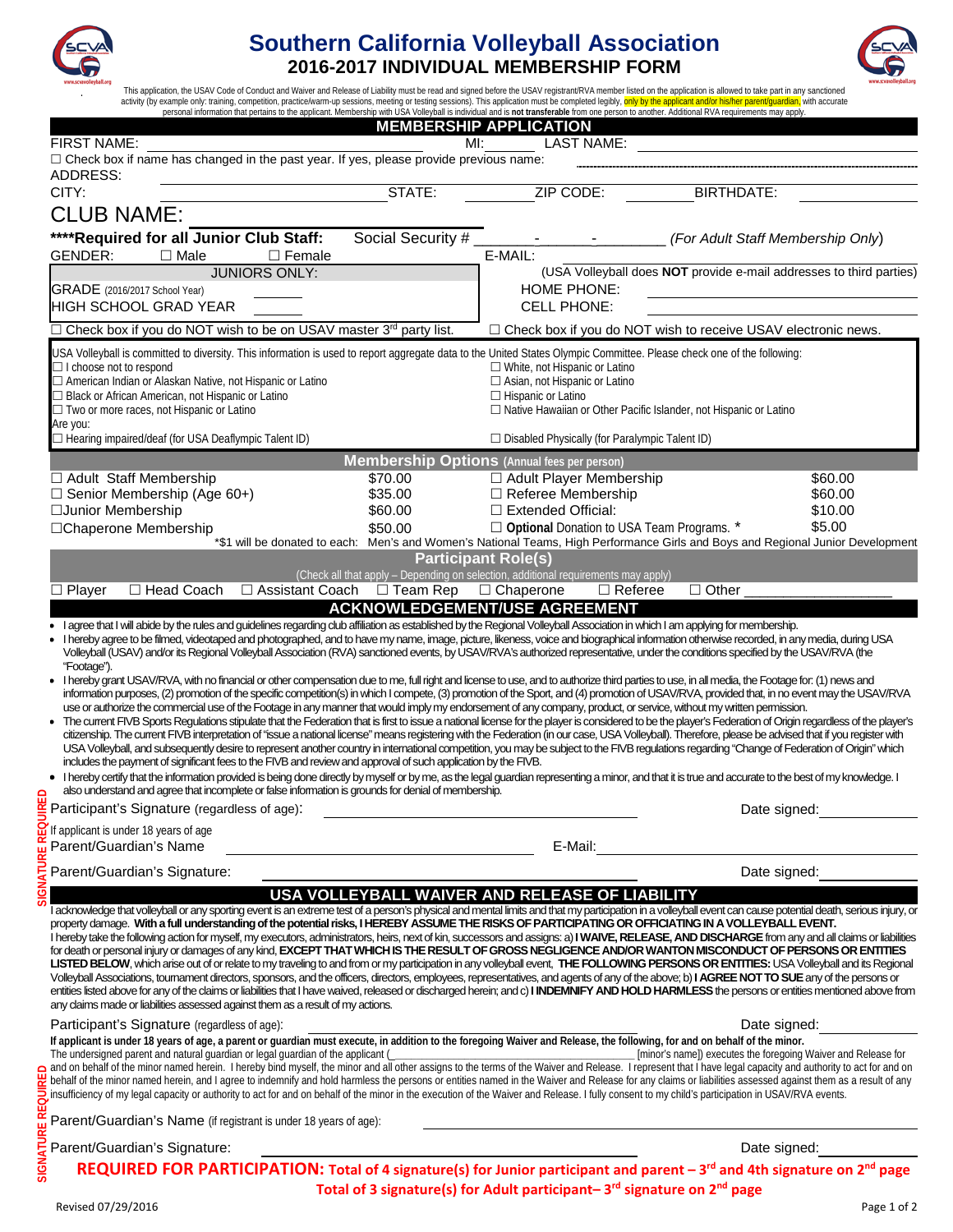#### **THE FOLLOWING ACTIONS ARE PROHIBITED:**

- 1. Violation of any anti-doping policies, protocols or procedures as defined by the International Olympic Committee (IOC), World Anti-Doping Agency (WADA), Federation Internationale de Volleyball (FIVB), US Anti-Doping Agency (USADA) or the United States Olympic Committee (USOC). Violations of this provision will be adjudicated only by USADA or the proper anti-doping authority, not USA Volleyball (USAV).
- 2. Possession, consumption or distribution of alcohol and/or tobacco if illegal or in violation of USA Volleyball (USAV) or Regional Volleyball Association (RVA) policy.
- 3. USAV policy prohibits the possession, consumption or distribution of alcohol and/or tobacco by anyone registered as a junior volleyball player at the event venue of any USAV/RVA sanctioned junior event.
- 4. Use of a recognized identification card by anyone other than the individual described on the card.<br>5. Physical damage to a facility or theft of items from a room, dormitory, residence or other person. (I
- 5. Physical damage to a facility or theft of items from a room, dormitory, residence or other person. (Restitution will be part of any penalty imposed.)<br>6. Possession of fireworks, ammunition, firearms, or other weapons or
- Possession of fireworks, ammunition, firearms, or other weapons or any item or material which by commonly accepted practices and principles would be a hazard or harmful to other persons at USAV/RVA sanctioned events.
- 7. Any action considered to be an offense under Federal, State or local law ordinances.
- 8. Violation of the specific policies, regulations, and/or procedures of the USAV, RVA or the facility used in conjunction with a sanctioned event. (It is the responsibility of the individual to be familiar with applicable specific policies, regulations and procedures.)
- 9. Conduct which is inappropriate as determined by comparison to normally accepted behavior.
- 10. Physical or verbal intimidation of any individual.
- 11. Actions that will be detrimental to USAV or the RVA.
- **USA VOLLEYBALL DISCIPLINARY POLICY:**

| <b>Infraction</b> | <b>When Occurred</b>   | <b>Suggested Maximum Penalty</b>                                                                                                                                                                                                                                           |
|-------------------|------------------------|----------------------------------------------------------------------------------------------------------------------------------------------------------------------------------------------------------------------------------------------------------------------------|
| First             | Before or during event | Individual disqualified (if person is a junior, he/she will be sent home as soon as possible and parent or quardian notified). The<br>individual may be declared ineligible for USAV registration or RVA membership for one year starting from the date of infraction.     |
|                   | After event concludes  | The individual may be declared ineligible for USAV registration or RVA membership for one year starting from the date of<br>infraction.                                                                                                                                    |
| Second            | Before or during event | Individual disqualified (if person is a junior, he/she will be sent home as soon as possible and parent or quardian notified). The<br>individual may be declared ineligible for USAV registration or RVA membership for two years starting from the date of<br>infraction. |
|                   | After event concludes  | The individual may be declared ineligible for USAV registration or RVA membership for two years starting from the date of<br>infraction.                                                                                                                                   |
| Third             |                        | Individual may be declared ineligible for USAV registration or RVA membership for the remainder of his/her lifetime.                                                                                                                                                       |
| NOTE:             |                        | Major misbehavior (e.g. verbal or physical abuse of a child, sexual harassment, etc.) may subject the<br>violator to lifetime ineligibility for USAV registration or RVA membership after the first infraction.                                                            |

**Penalties are only applied after affording the participant due process may be required by the Ted Stevens Olympic and Amateur Sports Act (TSOASA), USOC, USAV, and RVA. Appeals, other than for doping violations, may be made in accordance with procedures set forth in the bylaws and operating codes of USA Volleyball and the RVA as printed in the current** *Official USA Volleyball Guide* **and RVA Handbook, respectively***.*

- I have read and understand the USA Volleyball Code of Conduct and Disciplinary Policies
- I agree and consent to abide by the USA Volleyball Code of Conduct and Disciplinary Policies and other region specific code of conducts and/or disciplinary policies.
- I understand that, if I violate the USAV and/or RVA Codes of Conduct, I might be subject to disciplinary action in accordance with USAV and/or RVA Disciplinary Policies.

| Participant's Signature (regardless of age):                     | Date signed: |
|------------------------------------------------------------------|--------------|
| Parent/Guardian's Name (if registrant is under 18 years of age): |              |
| Parent/Guardian's Signature:                                     | Date signed: |

### **Junior Club Eligibility:**

Junior Girls: I agree that I will be affiliated with the above named club for the 2016/2017 sanctioned season, and that I am aware of the Junior Girls Eligibility Requirements. I am aware that for a girls club to be eligible for regional competition the club must abide by the tryout dates and commitment dates and transfer policies and procedures set forth by the SCVA. In addition, any transfers must be approved by the SCVA office. The transfer deadline for the Junior Girls season is February 24, 2017. Under **NO CIRCUMSTANCES** will transfers be granted to any player who has competed at **ANY JUNIOR NATIONAL QUALIFIER.**

Junior Boys: I agree that I will be affiliated with the above club 2016/2017 season. I am aware that for a boys club to be eligible for regional competition, the club must abide by the tryout dates and commitment dates set forth by the SCVA. For the 2016/2017 season, clubs will be eligible to host tryouts after September 9<sup>th</sup> with a commitment date of September 12<sup>th</sup>. In addition, any transfers must be approved by the SCVA office. No transfers will be awarded **UNDER ANY CIRCUMSTANCES** after May 26, 2017.

| Participant's Signature (regardless of age):                            | Date signed: |
|-------------------------------------------------------------------------|--------------|
| <b>Parent/Guardian's Name</b> (if registrant is under 18 years of age): |              |
| Parent/Guardian's Signature:                                            | Date signed: |

SIGNATURE REQUIRED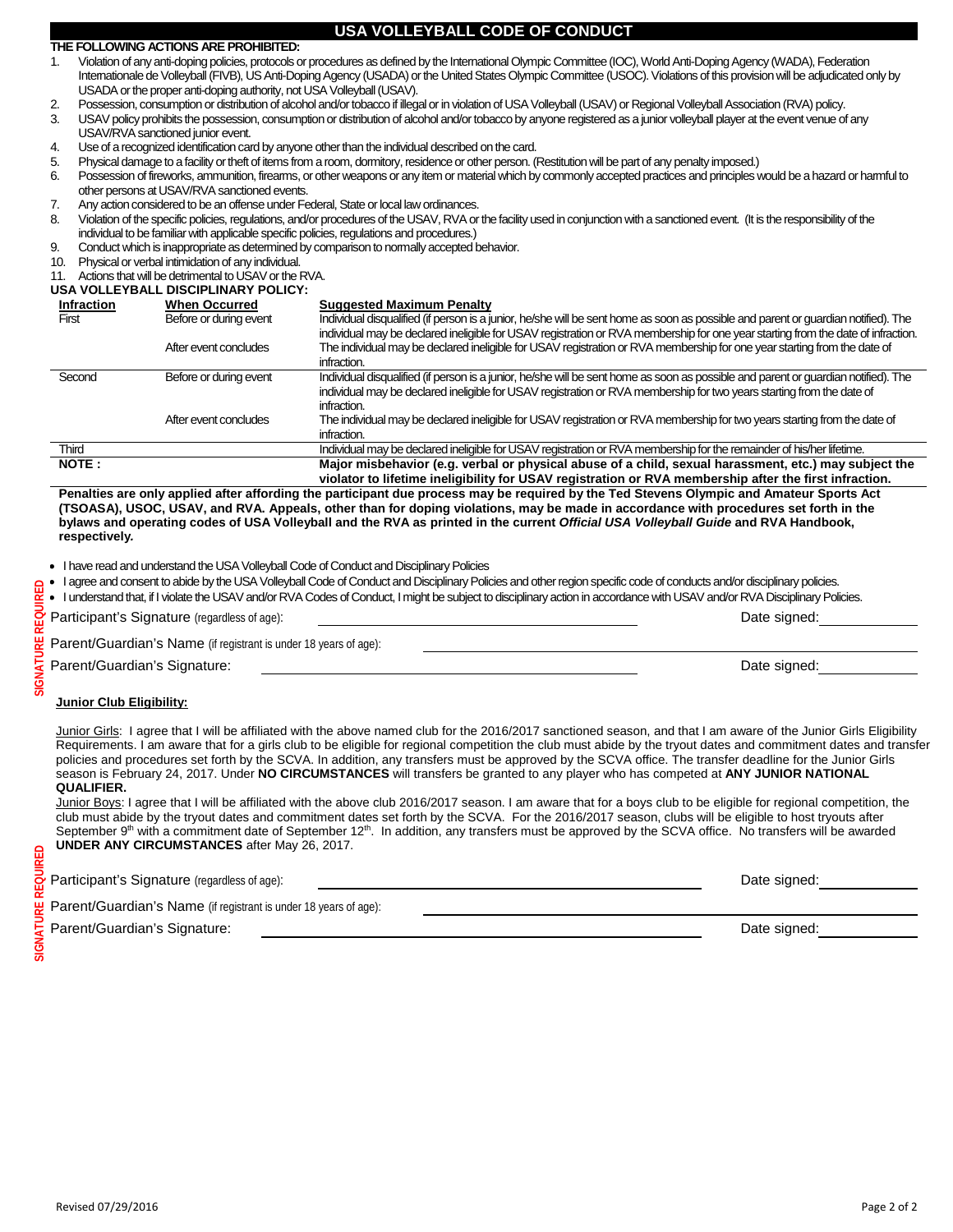# **SCVA Letter of Commitment – Junior Girls**

(Non San Diego Members)

DO NOT SIGN WITHOUT READING CAREFULLY. DO NOT SIGN PRIOR TO MONDAY, OCTOBER 10, 2016 (14&UNDER) OR WEDNESDAY, AUGUST 17, 2016 (15-18&UNDER AND ALL HIGH SCHOOL AGED PLAYERS).

This requirement has been created to protect the player and parent/guardian as a member of a club.

- 1. Basic Penalty. I understand that by signing this letter. I am committed to joining the club named with this document for the entire 2016/2017 season. If I compete for another club, I may be subject to suspension for the remainder of the season.
	- a. Early Signing Period. A player who signs a Letter of Commitment before October 10, 2016 (14&under) or August 17, 2016 (15- 18&under AND ALL HIGH SCHOOL AGED PLAYERS) is subject to suspension for the entire season. A club representative may not ask a player to sign prior to October 10, 2016 (14&under) or August 17, 2016 (15-18&under AND ALL HIGH SCHOOL AGED PLAYERS) either.
	- b. A player may not sign a Letter of Commitment before October 10, 2016 (14&under) or August 17, 2016(15-18&under AND ALL HIGH SCHOOL AGED PLAYERS) regardless of the date of the tryout. A player who signs a Letter of Commitment or a club that allows a player to sign at a tryout date prior to August  $17^h$  (15-18&under) or October 10<sup>th</sup> (14&under) is subject to suspension for the entire season. Under no conditions may the Letter of Commitment be pre-signed or pre-dated before this time frame. In turn, no deposit monies, team or club fees can be collected before October 10, 2016 (14&under) or August 17, 2016 (15- 18&under).
	- c. Only One Letter of Commitment Permitted. A player who signs more than one Letter of Commitment with more than one club is subject to suspension for the entire 2016/2017 season.
- 2. Verbal Commitments. A player may commit verbally to a club prior to October 10, 2015 (14&under) or August 17, 2015 (15-18&under AND ALL HIGH SCHOOL AGED PLAYERS). A verbal commitment is not binding. The player may revoke the commitment at any time, before signing the Letter of Commitment, without penalty.
- 3. Recruiting Ban after Signing. I understand that all clubs are obligated to respect my signing and shall cease to recruit me upon my signing this document. I shall notify any recruiter who contacts me that I have signed.
- 4. Club Signatures Required Prior to Submission to the SCVA. This document must be signed and dated by the Club Director before being submitted to the SCVA along with other registration documents.
- 5. Parent/Guardian Signature Required. My parent, or legal guardian, is required to sign this Letter of Commitment if I am less than 21 years of age at the time of signing.
- 6. Falsification of Letter of Commitment. If I falsify any part of this Letter of Commitment, including the date, I understand that I am subject to suspension for the entire 2016/2017 season.
- 7. Nullification of Other Agreements. My signature on this Letter of Commitment nullifies any agreements, verbal or otherwise, which would release me from the conditions stated within this document.
- 8. Binding Agreement. I understand that I have signed this Letter of Commitment with the club and not with a particular individual. If the coach or any player(s) leave the team, I remain bound by the provisions of this document. Basis of release from commitment from club: dramatic material changes from what was promised, examples but are not limited to dramatic changes in practice schedules a club makes or dramatic changes from what was promised, then it may be grounds for a release from the commitment. Examples include, but are not limited, to significant changes in practice schedules, practice locations, tournament schedule, costs, etc.

I certify that I have read all terms and conditions in this document. I have discussed them with the club representative named within, and I fully understand, accept, and agree to be bound by them.

# NOTE: IT IS A VIOLATION OF SCVA POLICY TO POST-DATE THIS DOCUMENT

| Player's Signature: __________________________________ Date: ___________  |                                                                                                                                                                                                                                |
|---------------------------------------------------------------------------|--------------------------------------------------------------------------------------------------------------------------------------------------------------------------------------------------------------------------------|
| State: <u>Zip:</u>                                                        |                                                                                                                                                                                                                                |
| Parent's Signature: __________________________________ Date: ____________ |                                                                                                                                                                                                                                |
|                                                                           |                                                                                                                                                                                                                                |
|                                                                           | Date: the control of the control of the control of the control of the control of the control of the control of the control of the control of the control of the control of the control of the control of the control of the co |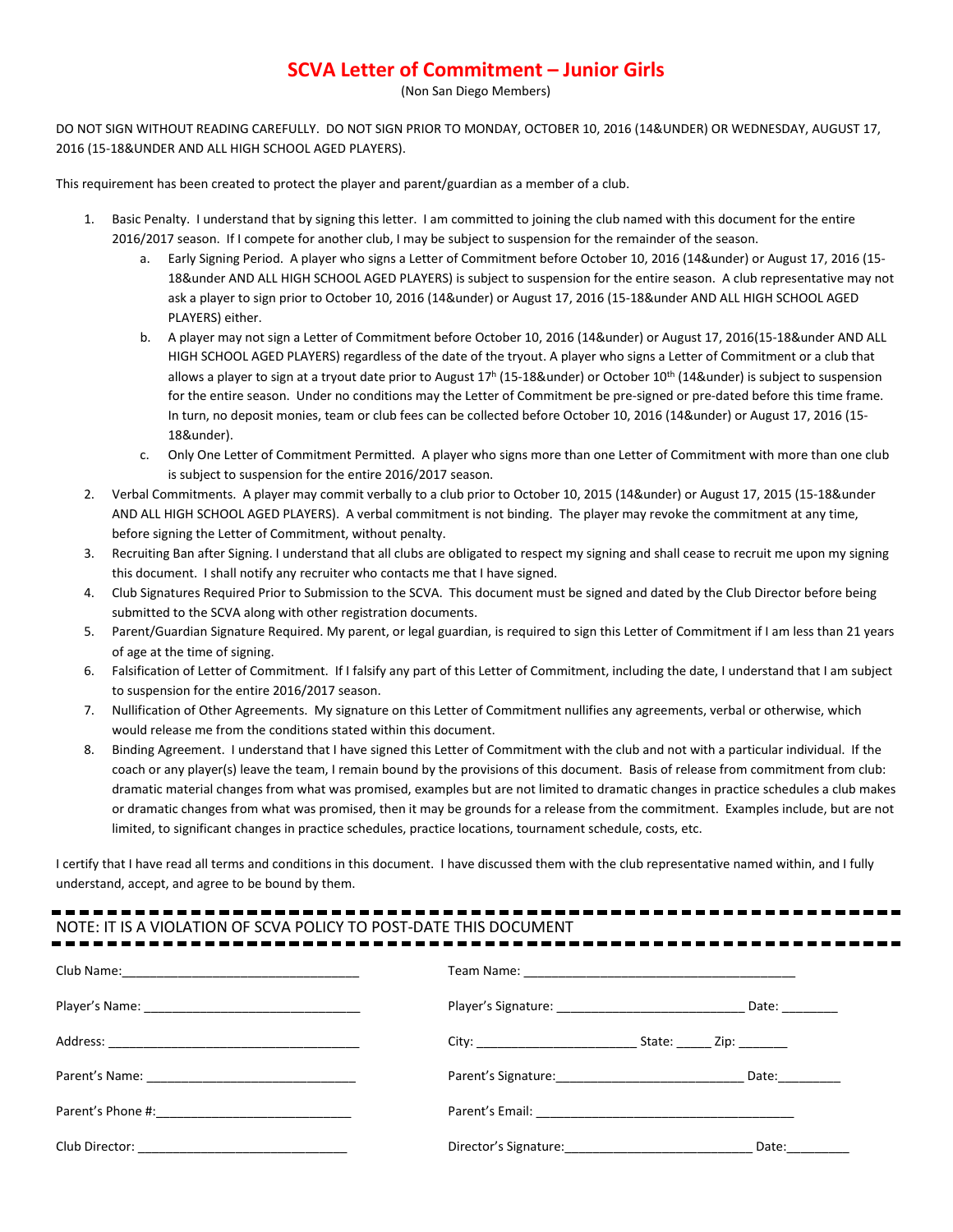## **SCVA Letter of Commitment – Junior Girls**

(Bakersfield, Las Vegas, San Diego Members)

DO NOT SIGN WITHOUT READING CAREFULLY. DO NOT SIGN PRIOR TO WEDNESDAY, OCTOBER 12, 2016 (14&Under), WEDNESDAY, NOVEMBER 9, 2016 (15&UNDER), OR THURSDAY, NOVEMBER 17, 2016 (16/18&Under).

This requirement has been created to protect the player and parent/guardian as a member of a club.

- 1. Basic Penalty. I understand that by signing this letter. I am committed to joining the club named with this document for the entire 2016/2017 season. If I compete for another club, I may be subject to suspension for the remainder of the season.
	- a. Early Signing Period. A player who signs a Letter of Commitment before October 12, 2016 (14&under), November 9, 2016 (15&under), or November 17, 2016 (16/18&under) is subject to suspension for the entire season. A club representative may not ask a player to sign prior to October 12, 2016, November 9, 2016, or November 17, 2016 either.
	- b. A player may not sign a Letter of Commitment before October 12, 2016 (14&under), November 9, 2016 (15&under), or November 17, 2016 (16/18&under) regardless of the date of the tryout. A player who signs a Letter of Commitment or a club that allows a player to sign at a tryout date prior to the stated commitment date is subject to suspension for the entire season. Under no conditions may the Letter of Commitment be pre-signed or pre-dated before this time frame. In turn, no deposit monies, team or club fees can be collected before October 12, 2016 (14&under), November 9, 2016 (15&under), or November 17, 2016 (16/18&under).
	- c. Only One Letter of Commitment Permitted. A player who signs more than one Letter of Commitment with more than one club is subject to suspension for the entire 2016/2017 season.
- 2. Verbal Commitments. A player may commit verbally to a club prior to October 12, 2016 (14&under), November 9, 2016 (15&under), or November 17, 2016 (16/18&under). A verbal commitment is not binding. The player may revoke the commitment at any time, before signing the Letter of Commitment, without penalty.
- 3. Recruiting Ban after Signing. I understand that all clubs are obligated to respect my signing and shall cease to recruit me upon my signing this document. I shall notify any recruiter who contacts me that I have signed.
- 4. Club Signatures Required Prior to Submission to the SCVA. This document must be signed and dated by the Club Director before being submitted to the SCVA along with other registration documents.
- 5. Parent/Guardian Signature Required. My parent, or legal guardian, is required to sign this Letter of Commitment if I am less than 21 years of age at the time of signing.
- 6. Falsification of Letter of Commitment. If I falsify any part of this Letter of Commitment, including the date, I understand that I am subject to suspension for the entire 2016/2017 season.
- 7. Nullification of Other Agreements. My signature on this Letter of Commitment nullifies any agreements, verbal or otherwise, which would release me from the conditions stated within this document.
- 8. Binding Agreement. I understand that I have signed this Letter of Commitment with the club and not with a particular individual. If the coach or any player(s) leave the team, I remain bound by the provisions of this document. Basis of release from commitment from club: dramatic material changes from what was promised, examples but are not limited to dramatic changes in practice schedules a club makes or dramatic changes from what was promised, then it may be grounds for a release from the commitment. Examples include, but are not limited, to significant changes in practice schedules, practice locations, tournament schedule, costs, etc.

I certify that I have read all terms and conditions in this document. I have discussed them with the club representative named within, and I fully understand, accept, and agree to be bound by them.

# NOTE: IT IS A VIOLATION OF SCVA POLICY TO POST-DATE THIS DOCUMENT

|                         | Date: $\_\_$     |
|-------------------------|------------------|
| City: City: State: Zip: |                  |
|                         | Date: __________ |
|                         |                  |
|                         | Date: ______     |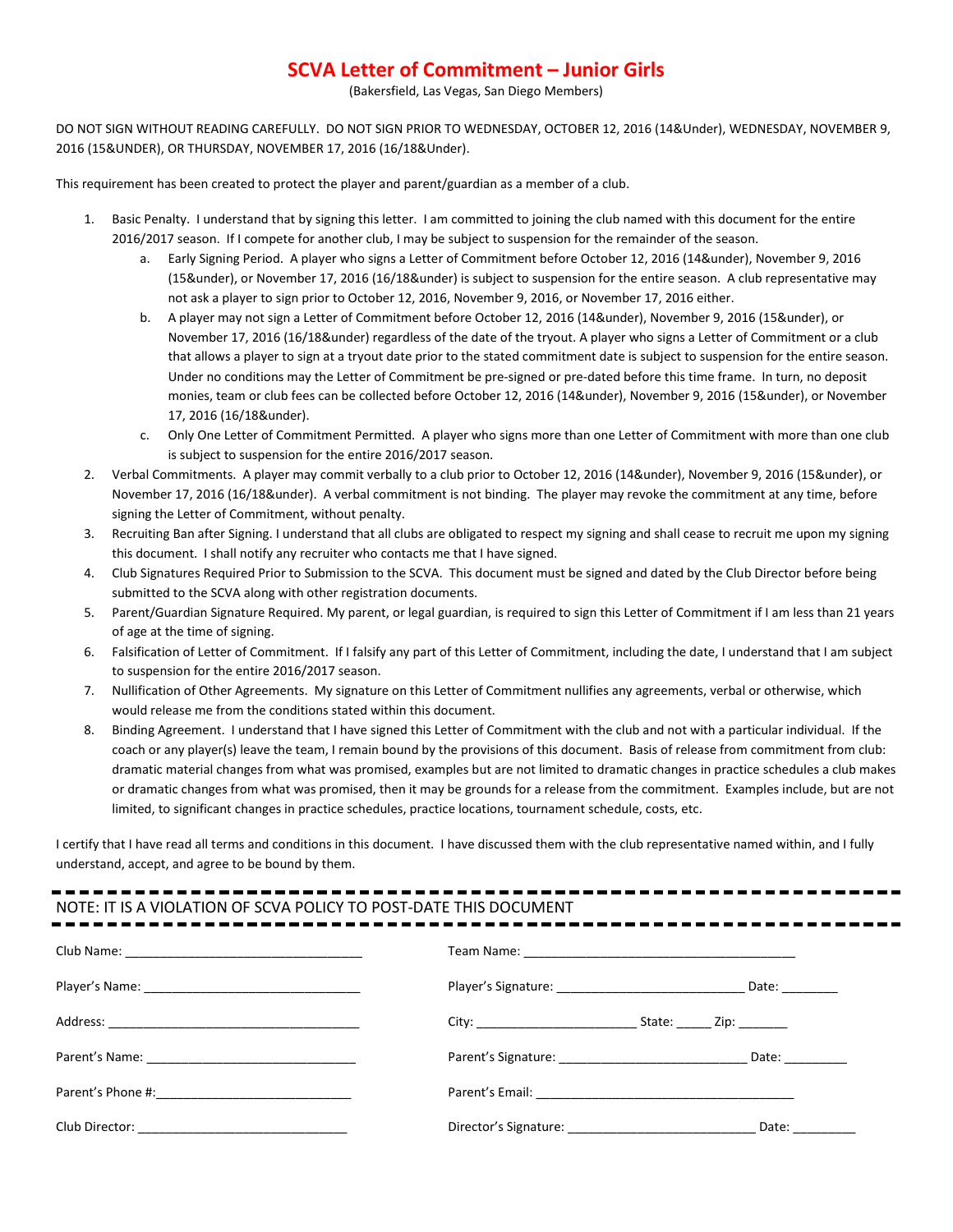

#### **USAV YOUTH & JUNIOR VOLLEYBALL PLAYER MEDICAL RELEASE FORM**

This **must be** completed - legibly - and signed in all areas by both the player and his/her parent or guardian. I understand and agree that this document will be kept in the possession of authorized adult team personnel and that reasonable care will be used to keep this information confidential. *By signing this form the participant affirms having read and agreed to the terms and conditions listed below.* Club: Team Name:

|                                                    |                                                                                                                                                                                                                                                                                                                                                                                                                                                                                                                                                                                                                                                                                                                                                                                                                                                                           |                                                 |              | $\Box$ Male | $\Box$ Female |
|----------------------------------------------------|---------------------------------------------------------------------------------------------------------------------------------------------------------------------------------------------------------------------------------------------------------------------------------------------------------------------------------------------------------------------------------------------------------------------------------------------------------------------------------------------------------------------------------------------------------------------------------------------------------------------------------------------------------------------------------------------------------------------------------------------------------------------------------------------------------------------------------------------------------------------------|-------------------------------------------------|--------------|-------------|---------------|
| <b>First Name</b>                                  | Last Name                                                                                                                                                                                                                                                                                                                                                                                                                                                                                                                                                                                                                                                                                                                                                                                                                                                                 | <b>Birth Date</b>                               | Age          |             |               |
| <b>Primary Contact: Parent or Guardian</b>         |                                                                                                                                                                                                                                                                                                                                                                                                                                                                                                                                                                                                                                                                                                                                                                                                                                                                           |                                                 |              |             |               |
| Name:                                              | Address:                                                                                                                                                                                                                                                                                                                                                                                                                                                                                                                                                                                                                                                                                                                                                                                                                                                                  |                                                 |              |             |               |
|                                                    | City, State & Zip                                                                                                                                                                                                                                                                                                                                                                                                                                                                                                                                                                                                                                                                                                                                                                                                                                                         |                                                 |              |             |               |
| Primary Phone:                                     | Alternate Phone:                                                                                                                                                                                                                                                                                                                                                                                                                                                                                                                                                                                                                                                                                                                                                                                                                                                          |                                                 |              |             |               |
| <b>Secondary Contact:</b>                          | $\Box$ Other<br>$\Box$ Parent/Guardian                                                                                                                                                                                                                                                                                                                                                                                                                                                                                                                                                                                                                                                                                                                                                                                                                                    |                                                 |              |             |               |
| Name:                                              | Alternate Phone:                                                                                                                                                                                                                                                                                                                                                                                                                                                                                                                                                                                                                                                                                                                                                                                                                                                          |                                                 |              |             |               |
| Primary Phone:                                     |                                                                                                                                                                                                                                                                                                                                                                                                                                                                                                                                                                                                                                                                                                                                                                                                                                                                           |                                                 |              |             |               |
| Primary Insurance Co                               | Primary Group/Policy #                                                                                                                                                                                                                                                                                                                                                                                                                                                                                                                                                                                                                                                                                                                                                                                                                                                    |                                                 |              |             |               |
| Family Physician Name                              | Physician Phone                                                                                                                                                                                                                                                                                                                                                                                                                                                                                                                                                                                                                                                                                                                                                                                                                                                           |                                                 |              |             |               |
|                                                    | Please elaborate on any medical conditions of which we should be aware:                                                                                                                                                                                                                                                                                                                                                                                                                                                                                                                                                                                                                                                                                                                                                                                                   |                                                 |              |             |               |
| Please list any medications currently being taken: |                                                                                                                                                                                                                                                                                                                                                                                                                                                                                                                                                                                                                                                                                                                                                                                                                                                                           |                                                 |              |             |               |
|                                                    | In the past 24 months, have you been tested, diagnosed and/or treated for a concussion: $\Box$ Yes<br>If yes, provide the date (months and year), who performed the testing/diagnosing/treatment and what was the outcome:                                                                                                                                                                                                                                                                                                                                                                                                                                                                                                                                                                                                                                                |                                                 | $\square$ No |             |               |
| Please list any allergies:                         |                                                                                                                                                                                                                                                                                                                                                                                                                                                                                                                                                                                                                                                                                                                                                                                                                                                                           |                                                 |              |             |               |
| If None, please write None.                        |                                                                                                                                                                                                                                                                                                                                                                                                                                                                                                                                                                                                                                                                                                                                                                                                                                                                           |                                                 |              |             |               |
| Participant Signature<br>(regardless of age):      | Date:                                                                                                                                                                                                                                                                                                                                                                                                                                                                                                                                                                                                                                                                                                                                                                                                                                                                     |                                                 |              |             |               |
| Participant,                                       | competition, events, activities and travel sponsored by USA Volleyball or any of its Regional Volleyball Associations (RVAs). I approve of the<br>leaders who will be in charge of this program. I recognize that the leaders are serving to the best of their ability. I certify that the participant has<br>full medical insurance with the company listed above. I understand and agree that this document will be kept in the possession of authorized<br>adult team personnel and that reasonable care will be used to keep this information confidential. I agree to allow the authorized adult team<br>personnel to release this information in the event of a medical emergency to a third party medical provider. I also certify to the best of my<br>knowledge that the participant named hereon is physically fit to engage in the activities described above. | , has my permission to participate in training, |              |             |               |
| Parent/Guardian Signature:                         |                                                                                                                                                                                                                                                                                                                                                                                                                                                                                                                                                                                                                                                                                                                                                                                                                                                                           | Date:                                           |              |             |               |
| Relationship to Participant:                       |                                                                                                                                                                                                                                                                                                                                                                                                                                                                                                                                                                                                                                                                                                                                                                                                                                                                           |                                                 |              |             |               |
| Signature:<br>Parent/Guardian                      | If, during the course of my daughter's/son's activities in volleyball, she/he should become ill or sustain an injury, I hereby authorize you to obtain<br>emergency medical/dental care. I will assume financial responsibility for the bills incurred through my insurance company.                                                                                                                                                                                                                                                                                                                                                                                                                                                                                                                                                                                      | Date:                                           |              |             |               |
| or                                                 |                                                                                                                                                                                                                                                                                                                                                                                                                                                                                                                                                                                                                                                                                                                                                                                                                                                                           |                                                 |              |             |               |
| Signature:<br>Parent/Guardian                      | do not authorize emergency medical/dental care for my daughter/son.                                                                                                                                                                                                                                                                                                                                                                                                                                                                                                                                                                                                                                                                                                                                                                                                       | Date:                                           |              |             |               |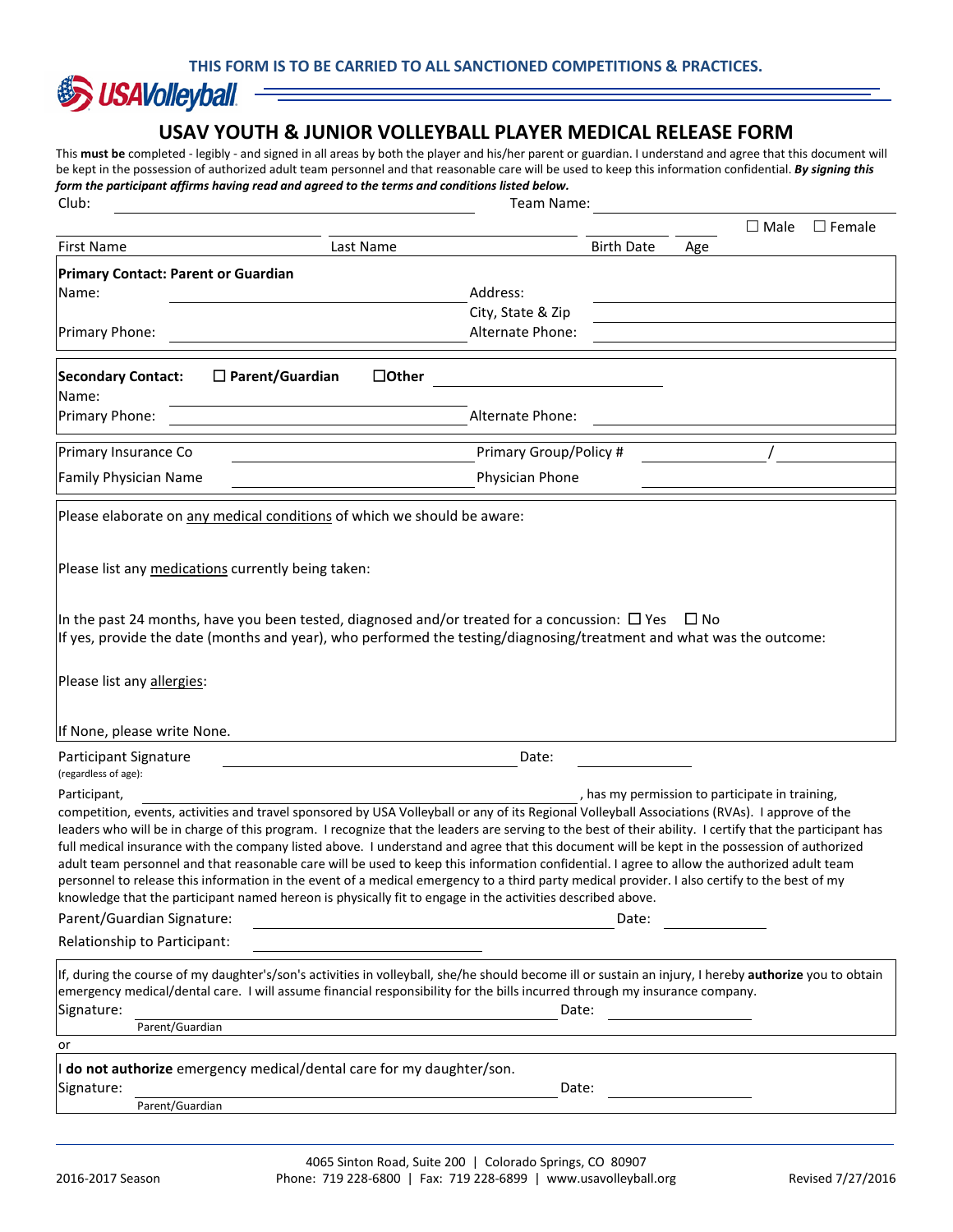

#### **Consent and Waiver Release Form**

**All fields are required. Missing information will delay the processing of this form.**

| Applicant's Name (printed) First:               |                 | MI:                                                                                                                                                                                                                            | Last:          |
|-------------------------------------------------|-----------------|--------------------------------------------------------------------------------------------------------------------------------------------------------------------------------------------------------------------------------|----------------|
| <b>Present Street Address:</b>                  |                 |                                                                                                                                                                                                                                |                |
| City:                                           | State:          | Zip: the contract of the contract of the contract of the contract of the contract of the contract of the contract of the contract of the contract of the contract of the contract of the contract of the contract of the contr | Date of Birth: |
| Club Name:                                      |                 |                                                                                                                                                                                                                                | Home Phone:    |
| Email:                                          |                 |                                                                                                                                                                                                                                | Work Phone:    |
| SSN:                                            | US Visa Number: |                                                                                                                                                                                                                                | Cell Phone:    |
| (Do not leave blank. If no SSN, write "no SSN") |                 | (if applicable)                                                                                                                                                                                                                |                |

**BACKGROUND SCREEN RELEASE**: I hereby release and hold harmless USA Volleyball (USAV), the Regional Volleyball Associations (RVAs), their employees and agents, from any liability resulting from a background screen, including the specifics listed below.

I, (*Applicant*), authorize and give consent for the above named organization to obtain information regarding myself. This includes the following: Social Security Number Verification, Criminal background records/information, Driver's license check, and Addresses.

I, the undersigned, authorize this information to be obtained either in writing, electronic transmission or via telephone in connection with my employment and/or volunteer application. Any person, firm or organization providing information or records in accordance with this authorization is released from any and all claims of liability for compliance. Such information will be held in confidence in accordance with the organization's guidelines.

I understand that it is the policy of this organization that any member who participates with junior members in any capacity, including supervisory personnel, club directors, team representatives, coaches, chaperones and trainers, officials, junior tournament directors, junior tournament site directors and on-site junior tournament administrators/managers shall submit to a background screen immediately upon application for registration and every second season thereafter as long as that individual is a registered member.

Further, I understand that I have the right to review and dispute the accuracy of the background screening findings directly with the approved vendor and understand that I may not appeal an automatic disqualification or the results of the findings to the RVA and/or USAV.

Print Name: Date:

Signature:

**DISQUALIFIERS:** I understand that disqualification from all junior events and/or activities will result if I have been found guilty, pled guilty; or pled nolo contendere (no contest) regardless of adjudication or received court directed programs and/or other sentencing directives in lieu of a finding of guilt, for the following criminal offenses; All Sex offenses, Murder, and Homicide regardless of time limit; Felony Violence and Felony Drug offenses in the past 10 years; any misdemeanor violence offenses in the past 7 years; any multiple misdemeanor drug and alcohol offenses within the past 7 years; or any other crimes (not listed) against children in the past 7 years (the time frames associated with the categories of crime listed above are calculated based on the date of the offense).

Any criminal conviction, finding of guilt, guilty plea or plea of nolo contendere for an offense listed above that occurs after the initial background screen has been completed will require the applicant to resubmit for a Background Screen clearance before further participating in junior events and/or activities.

Falsification of any information on any registration application or this form is grounds for membership revocation or restriction of membership. A conviction or falsification of information that results in a failed background screen forfeits all fees paid with my registration application.

By signing the Background Screen Consent form, I agree to report to the Regional Volleyball Association any convictions for offenses found in the Automatic Disqualifier list that may occur between this background screen and the next mandatory screen for USA Volleyball.

| Print Name: | Date: |  |
|-------------|-------|--|
| Signature:  |       |  |
|             |       |  |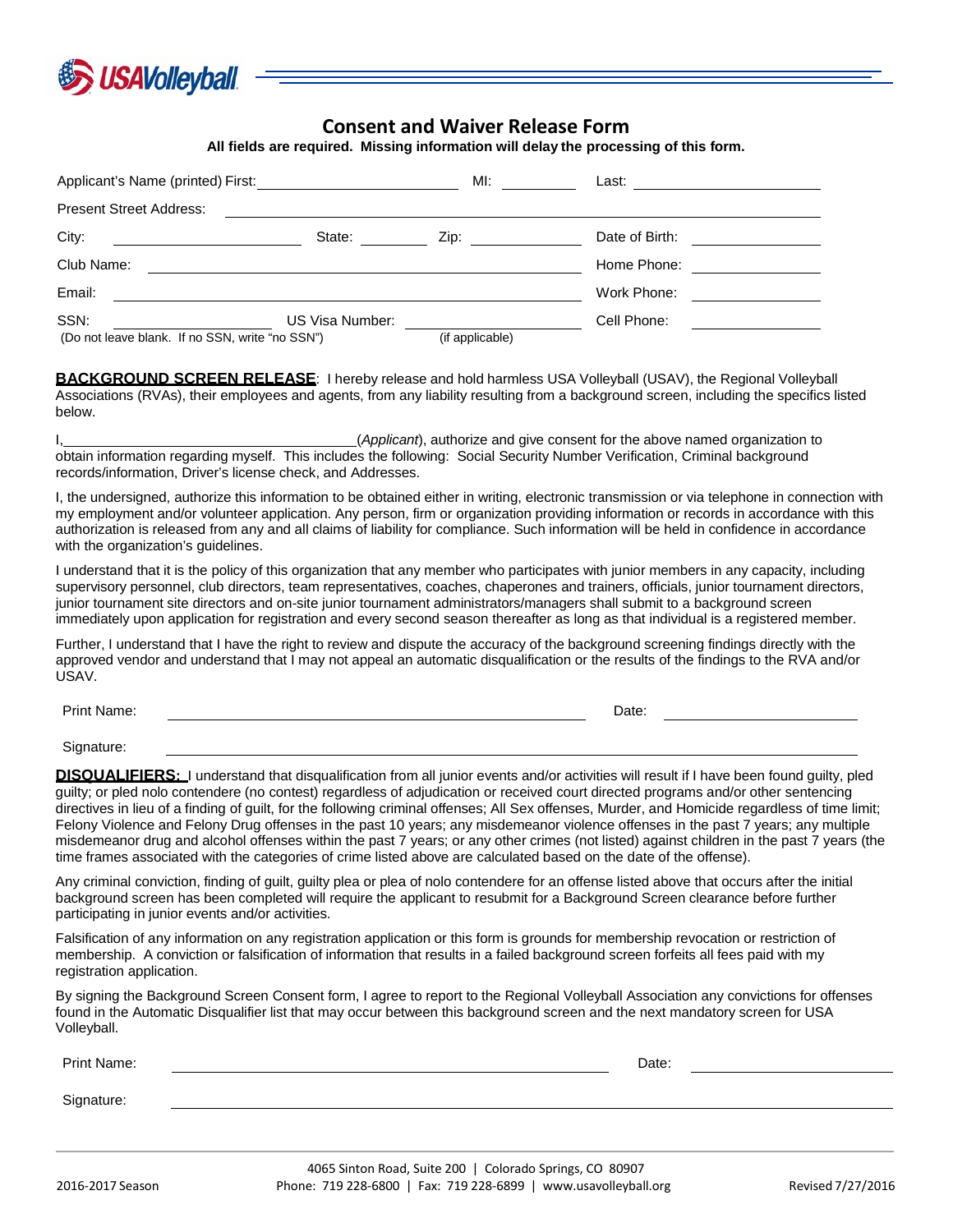

# **JUNIOR CLUB PERSONNEL CODE OF ETHICS**

It is the duty and obligation of USA Volleyball affiliated Junior Club Program administrators, directors, coaches and other club personnel to assure the following Code of Ethics is followed and adhered to by all individuals who have an active role in a USA Volleyball Junior Club Program in any Region of USA Volleyball.

In a continuing effort to promote safe, healthy and ethical communication, relationships and treatment of all USA Volleyball players and personnel, all adults associated with a junior club program must read, accept and submit this Code of Ethics before they are eligible to actively participate in a junior club program associated, affiliated, or participating in USA Volleyball.

- 1. All adult club personnel affiliated with a junior program must be a registered member with a Region of USA Volleyball and USA Volleyball.
- 2. All adult club personnel including coaches, chaperones, assistant coaches, trainers, etc. affiliated with a junior program intending to participate in USA Volleyball must have an approved and current background screen on file as per USA Volleyball policy. It is intended that the term "all adult club personnel" be all inclusive and not limited to only those categories identified herein.
- 3. A head coach or assistant coach affiliated with a junior program must also: be an adult (see Region definition of an adult) and be IMPACT certified according to USA Volleyball and Region policies.
- 4. If allowed by Region rules, an assistant coach who has not yet met the age of majority in the state of residence must be supervised by a head coach recognized by the Region and must meet all applicable Region and USA Volleyball requirements. Individuals who are registered as junior players and also have an interest in coaching should contact their region regarding coaching eligibility.
- 5. Responsibilities:
	- A. A head coach or other equally qualified club personnel must be present at all practices and competitions. A head coach, adult club representative personnel or registered chaperone must be present during teamsupervised travel. This individual shall be responsible for the moral, legal and ethical well-being for each participant during team/club activities.
	- B. Coaches shall understand the unique power of a coach-athlete relationship. Coaches and all other club personnel shall not exploit athletes and shall avoid any relationships which could compromise the integrity of the learning and participation process, impair their professional judgment and/or take advantage of a situation for their own personal gain or gratification.
	- C. All club personnel must understand that all forms of sexual abuse, assault or harassment of a current or former athlete are unethical and illegal even when an athlete invites or consents to such behavior or involvement. Club personnel shall not engage in sexual/romantic relationships with current athletes or other participants over whom there is/was authority. See B above.
	- D. All club personnel shall insure that all individuals have met all Regional Volleyball Association and USA Volleyball membership requirements prior to participation in any club, team and/or Region/National USA Volleyball activity.
	- E. All club personnel must inform the players and their parent(s)/guardian(s) about any Region and/or USA Volleyball transfer policy. This policy may restrict or prohibit a participant from transferring to another club or team if specified criteria have been met. Likewise, all club personnel must inform the players and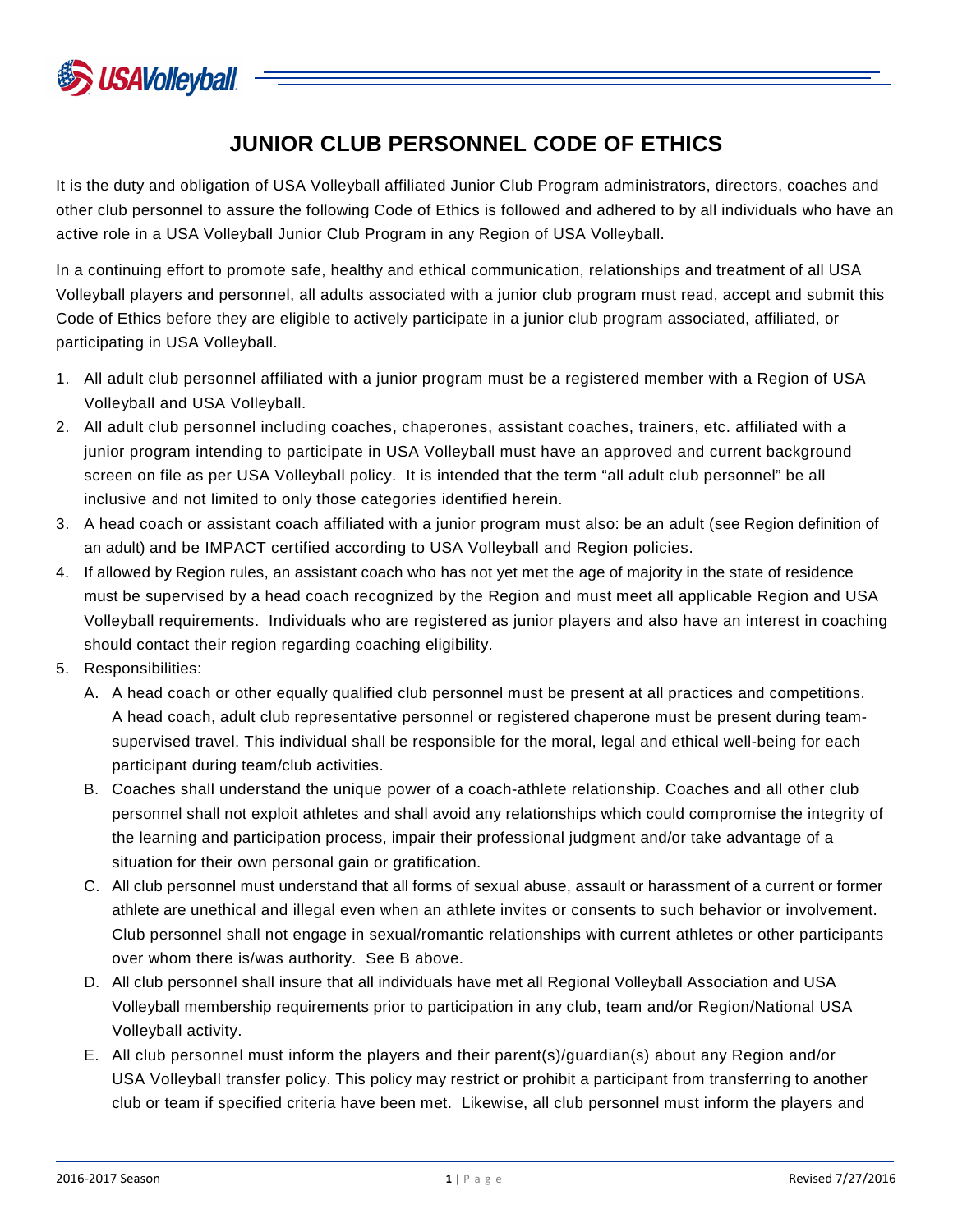

their parent(s)/guardian(s) of any rules or policies regarding coaching transfers during a particular season.

- F. All club personnel shall abide by and inform the players and their parent(s)/guardian(s) of applicable regional recruiting policies.
- G. All club personnel may not participate in, require another individual to participate in, or condone any act considered to be illegal under federal, state or local laws and/or ordinances.
- H. All club personnel shall strive to educate their athletes and personnel to respect, honor and adhere to the rules of the facility being used during practices, tournaments or events. In this regard, the rules of the facility shall have priority over the rules of the Regional Volleyball Association.
- I. All club personnel shall ensure that all activities are suitable for the age, experience and ability of their athletes.
- J. All club personnel shall seek professional medical advice when making decisions regarding an injured athlete's ability to continue training or playing.
- K. All club personnel shall, while serving in a professional capacity, avoid any drug, tobacco or alcohol use while in the presence of athletes.
- L. All club personnel shall not supply or condone the use of drugs, alcohol, tobacco, fireworks, ammunition, firearms, knives or any item or material that can be used as a weapon, to any of the participants or athletes and shall report any athlete using or in the possession of the same.
- M. All club personnel shall not allow, encourage, condone or require any behavior that threatens an athlete's amateur status or Regional, USA Volleyball, school and/or collegiate eligibility.
- N. All club personnel shall maintain all relationships with other club personnel on a professional and confidential basis.
- O. All club personnel must be positive role models. This includes being courteous, respectful and polite to players, parents, other coaches, club directors, event personnel, and officials.
- P. All club personnel will not engage in any physical, verbal or emotional harassment, abusive words or actions, or coercion of current and/or former athletes.
- Q. All club personnel will immediately report any suspected case of illegal activity, abuse, assault, harassment, or ethical violations of this club personnel code of ethics to the appropriate authorities, including Regional Volleyball Administrators.

Any violation of this Code may result in sanction being issued against the club representative, the individual(s) and the club/team involved. These sanctions may extend to the loss of eligibility of the club representative, the individual(s), the entire club and the team involved.

I acknowledge that I have read, understand and agree to abide by the statements in this Code of Ethics.

| Applicant Signature                                                                                                                                                                                                            | Date |
|--------------------------------------------------------------------------------------------------------------------------------------------------------------------------------------------------------------------------------|------|
| Print Name                                                                                                                                                                                                                     |      |
| Parent/Guardian Signature expansion of the contract of the contract of the contract of the contract of the contract of the contract of the contract of the contract of the contract of the contract of the contract of the con | Date |
| (On Behalf of Minor Applicant) Print Name                                                                                                                                                                                      |      |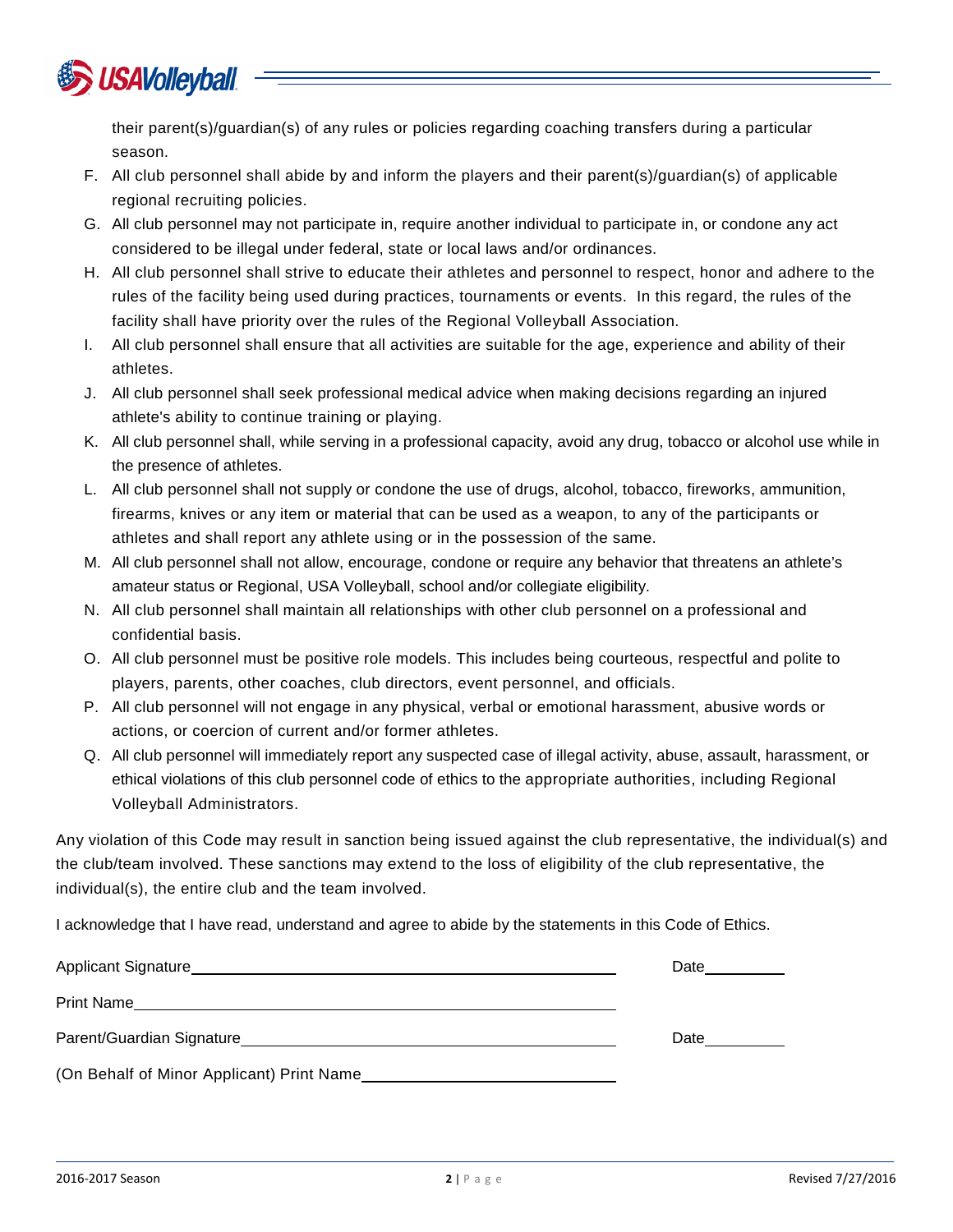

## **CHAPERONE RESPONSIBILITIES**

Thank you very much for volunteering to be a junior team chaperone. As a chaperone you are assuming certain responsibilities for the welfare of the players under your care, custody and control. To assist you in knowing what your responsibilities are we have created this information sheet for you. Please read and discuss these responsibilities with the team coach or manager. If you understand and accept these responsibilities please sign and date the bottom of the form and return the form to the coach or manager.

As a Chaperone, I understand and take responsibility for the following:

- 1. As an assigned driver transporting players to and from an event, I will obey all traffic laws and will not take any driving risks that will place the players or me in a harmful situation. All players as well as myself will wear seatbelts while in the automobile.
- 2. If using my personal automobile for transporting players, I understand that I am responsible for any accidents or injuries to my automobile, myself or to the players. I agree to have automobile liability insurance in the amount of \$300,000 or more covering the automobile I will use to transport players. I agree not to transport more players than my automobile has seatbelts for.
- 3. I will have a meeting with the players I am chaperoning to discuss the following:
	- a. Room accommodations player responsibilities and conduct
		- b. Curfew
		- c. Check-in requirements with you if the players are going to leave the hotel.
		- d. Review of departure times and team activity agenda times.
		- e. Alcohol, tobacco and illegal drug restrictions.
		- f. Team meals.
- 4. I will refrain from using alcoholic beverages while conducting my chaperone responsibilities. I will absolutely not drink and drive myself or any players while acting as a chaperone. If for any reason I feel impaired to chaperone, drive, or carry out any of my responsibilities I will personally contact the team coach or manager and advise him/her of my impairment.
- 5. I will do everything that is reasonable and prudent to insure the safety of myself and the players while performing any chaperone duties.
- 6. As a chaperone, I understand that I am working under the direction of the Club, Regional Volleyball Association, or USA Volleyball Association. Any *General Liability* insurance available to the Club, Regional Association or USA Volleyball Association (excluding auto insurance) is also made available to me while working on behalf of or at the direction of the Club, Regional Association or USA Volleyball. I understand that I may be personally responsible and liable for any of my actions that fall outside the scope of authority granted to me by the Club, Regional Association, or USA Volleyball.

Signature **Date of the Signature of the Contract of the Contract of the Date** Date

Printed Name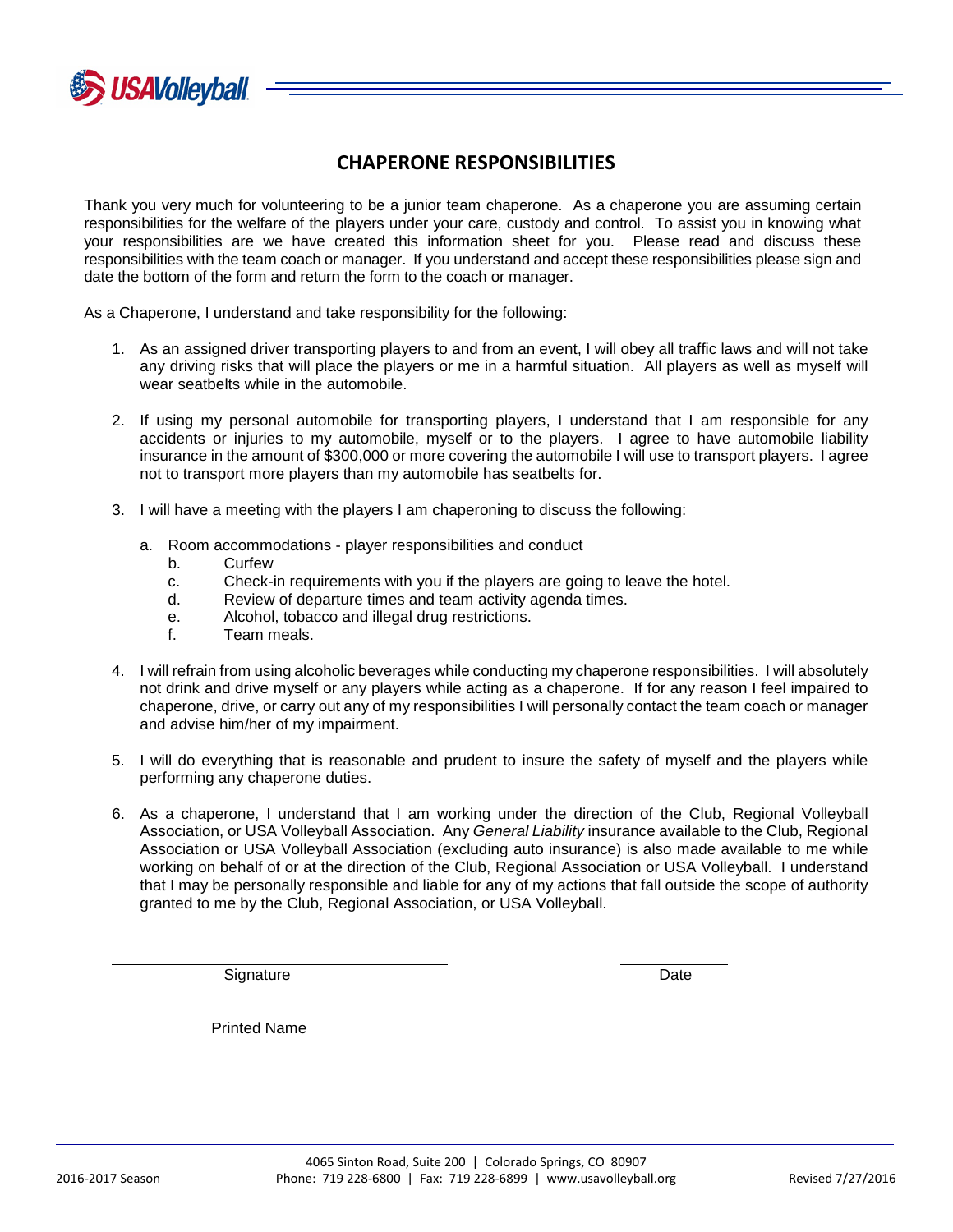www.scvavolleyball.org

# **EVAN**<br>
TEAM & COACH REGISTRATION FORM **TEAM & COACH REGISTRATION FORM SCVA 2016/2017**

**CLUB NAME: CLUB PHONE:** CLUB NAME:

**CLUB DIRECTOR: CLUB EMAIL: CLUB DIRECTOR:** 

TEAM NAME:

CLUB EMAIL:

CLUB PHONE:

**TEAM NAME: TEAM GENDER:** BOYS GIRLS **TEAM DIVISION:** 18 16 15 14 13 12 GIRLS TEAM GENDER: BOYS

| Office Use | NAME OF INDIVIDUAL – LIST ALPHABETICALLY<br>LAST, FIRST | DATE OF BIRTH | <b>GRADE</b><br>If applicable | <b>GENDER</b><br>Circle one | MEMBER TYPE*<br>Circle one - see key!                                                         |
|------------|---------------------------------------------------------|---------------|-------------------------------|-----------------------------|-----------------------------------------------------------------------------------------------|
|            | $\overline{\phantom{0}}$                                |               |                               | Σ<br>Щ                      | $\alpha$<br>F<br>$\circ$<br>$\cong$                                                           |
|            | $\overline{\sim}$                                       |               |                               | Σ<br>Щ                      | $\simeq$<br>공<br>$\circ$<br>$\triangle$                                                       |
|            | $\dot{\sim}$                                            |               |                               | Σ<br>Щ                      | $\propto$<br>FO<br>$\circ$<br>$\triangle$                                                     |
|            | 4.                                                      |               |                               | $\geq$<br>Щ                 | $\simeq$<br>공<br>$\circ$<br>$\triangle$                                                       |
|            | خى                                                      |               |                               | Σ<br>Щ                      | $\simeq$<br>FO<br>$\circ$<br>$\triangle$                                                      |
|            | ن.                                                      |               |                               | Σ<br>Щ                      | $\simeq$<br>舌<br>$\circ$<br>$\triangle$                                                       |
|            | $\overline{r}$ .                                        |               |                               | Σ<br>Щ                      | $\simeq$<br>舌<br>$\circ$<br>$\frac{\rho}{\sqrt{2}}$                                           |
|            | $\infty$                                                |               |                               | Σ<br>Щ                      | $\simeq$<br>FO<br>$\circ$<br>$\frac{\rho}{\sqrt{2}}$                                          |
|            | $\ddot{\circ}$                                          |               |                               | Σ<br>Щ                      | $\simeq$<br>舌<br>$\circ$<br>$\triangle$                                                       |
|            | $\overline{0}$                                          |               |                               | Σ<br>Щ                      | $\simeq$<br>FO<br>$\circ$<br>$\Rightarrow$                                                    |
|            | $\overline{\tau}$ .                                     |               |                               | Σ<br>Щ                      | $\simeq$<br>F<br>$\circ$<br>$\triangle$                                                       |
|            | 12.                                                     |               |                               | Σ<br>Щ                      | $\simeq$<br>FO<br>$\circ$<br>$\Rightarrow$                                                    |
|            | 13.                                                     |               |                               | Σ<br>Щ                      | $\propto$<br>FO<br>$\circ$<br>$\triangle$                                                     |
|            | $\frac{4}{1}$                                           |               |                               | Σ<br>Щ                      | $\simeq$<br>舌<br>$\circ$<br>$\frac{\rho}{\sqrt{2}}$                                           |
|            | 15.                                                     |               |                               | Σ<br>Щ                      | $\propto$<br>FO<br>$\circ$<br>$\frac{\rho}{\sqrt{2}}$                                         |
|            | $\frac{1}{2}$                                           |               |                               | Σ<br>Щ                      | $\simeq$<br>FO<br>$\circ$<br>$\frac{\rho}{\sqrt{2}}$                                          |
|            | 17.                                                     |               |                               | Σ<br>Щ                      | $\simeq$<br>FO<br>$\circ$<br>$\triangle$                                                      |
|            | $\frac{1}{2}$                                           |               |                               | $\geq$<br>$\overline{a}$    | $\propto$<br>きっ<br>$\triangleq$                                                               |
|            | Note: The limit of players per team is 15.              |               |                               |                             | "Key: Circle "JP" for Jr. Player, "C" for Coach, "CH" for Chaperone or "R" for Club/Team Rep. |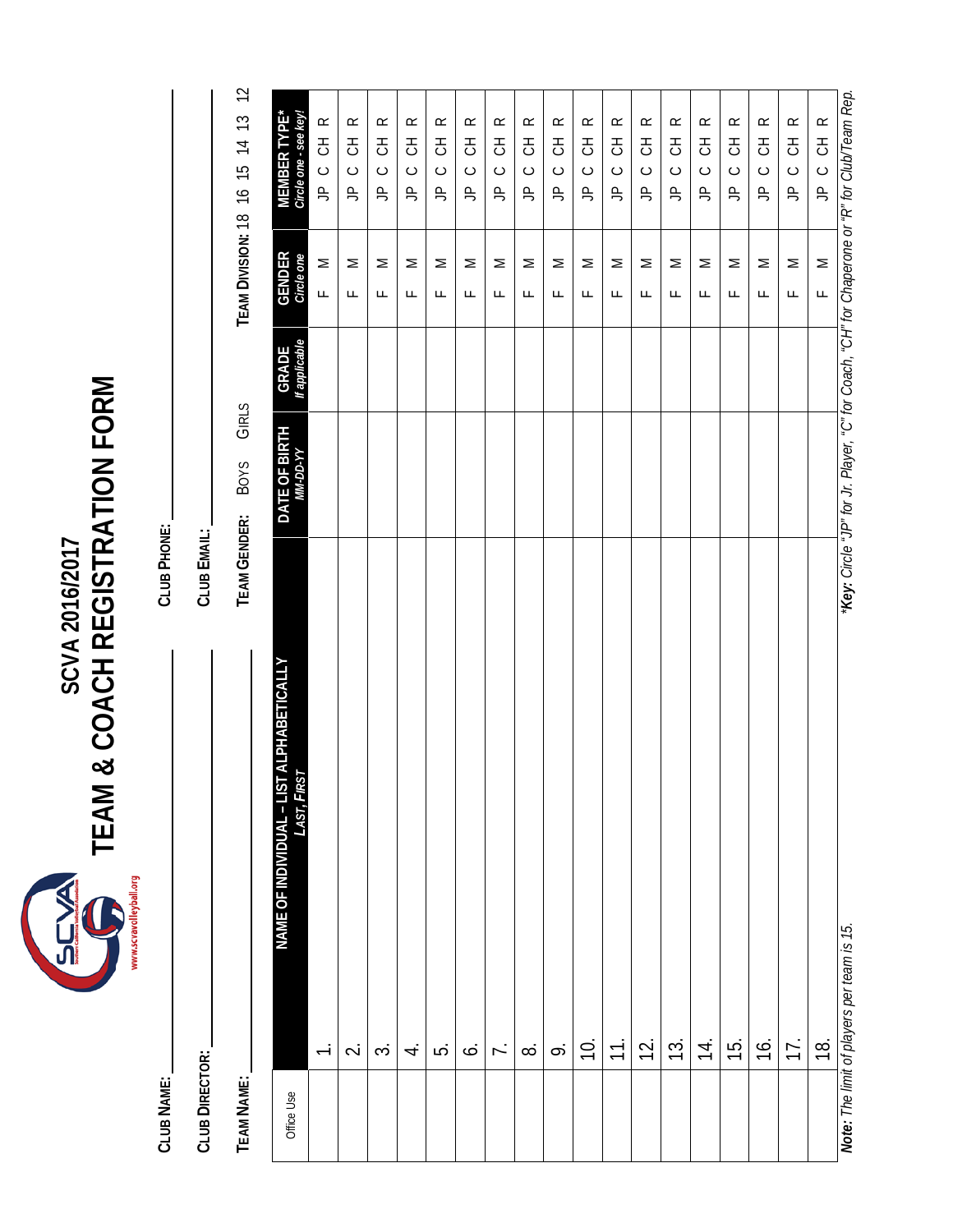|                                                                                                                                                                                   | INDIVIDUAL ADD/TRANSFER FORM<br>SCVA 2016-2017                                                                                                                                                                                                                                                                                                                                                                                                                        |                                      |                                                      |
|-----------------------------------------------------------------------------------------------------------------------------------------------------------------------------------|-----------------------------------------------------------------------------------------------------------------------------------------------------------------------------------------------------------------------------------------------------------------------------------------------------------------------------------------------------------------------------------------------------------------------------------------------------------------------|--------------------------------------|------------------------------------------------------|
| www.scvavolleyball.org                                                                                                                                                            | <i>ு PLEASE MAKE COPIES IF NEEDED!</i> ு                                                                                                                                                                                                                                                                                                                                                                                                                              |                                      | www.scvavolleyball.org                               |
| <b>CLUB NAME:</b>                                                                                                                                                                 | PHONE:                                                                                                                                                                                                                                                                                                                                                                                                                                                                | EMAIL:                               | DATE:                                                |
| ADD AN INDIVIDUAL (has not played club yet<br>Full Name                                                                                                                           | <b>TEAM NAME</b> (must assign to a reg'd team!)<br>this season)<br><b>GENDER</b><br>Щ<br>Σ                                                                                                                                                                                                                                                                                                                                                                            | 181615141312<br><b>TEAM DIVISION</b> | REG. FEE<br>$M$ EMBER TYPE <sup>*</sup><br>JP C CH R |
|                                                                                                                                                                                   | ட<br>$\geq$                                                                                                                                                                                                                                                                                                                                                                                                                                                           | 181615141312                         | JP C CH R                                            |
|                                                                                                                                                                                   | ட<br>Σ                                                                                                                                                                                                                                                                                                                                                                                                                                                                | 181615141312                         | JP C CH R                                            |
|                                                                                                                                                                                   | ட<br>Σ                                                                                                                                                                                                                                                                                                                                                                                                                                                                | 181615141312                         | JP C CH R                                            |
|                                                                                                                                                                                   | ட<br>Σ                                                                                                                                                                                                                                                                                                                                                                                                                                                                | JP C<br>181615141312                 | $\simeq$<br>공<br>5                                   |
|                                                                                                                                                                                   | щ<br>Σ                                                                                                                                                                                                                                                                                                                                                                                                                                                                | 181615141312                         | JP C CH R                                            |
|                                                                                                                                                                                   | Щ<br>$\geq$                                                                                                                                                                                                                                                                                                                                                                                                                                                           | 181615141312                         | JP C CH R                                            |
|                                                                                                                                                                                   | Щ<br>$\geq$                                                                                                                                                                                                                                                                                                                                                                                                                                                           | 181615141312                         | JP C CH R                                            |
| TRANSFER AN INDIVIDUAL - CLUB TO CLUB<br>Exception: Following the SCVA Regionals, if a team disbands, then<br>that has participated with a team in any Junior National Qualifier. | a player may transfer to another club in order to participate in an end of the year event. No transfers will be granted to any player<br>*Key: Circle "JP" for Jr. Player (\$60), "C" for Coach (\$70), "CH" for Chaperone (\$50) or "R" for Club/Team Rep (\$70).<br>Junior Girls: Club-to-Club transfer requests MUST be in writing (along with release letters) and IN the SCVA office by February 24, 2017. No transfers will be allowed after February 24, 2017. |                                      |                                                      |
|                                                                                                                                                                                   | Junior Boys: Club-to-Club transfers must be approved by the SCVA office. No transfers will be awarded, under any circumstances, after May 26, 2017.                                                                                                                                                                                                                                                                                                                   |                                      |                                                      |
| ONCE TRANSFER IS APPROVED, PLEASE SUBMIT T                                                                                                                                        | HIS FORM:                                                                                                                                                                                                                                                                                                                                                                                                                                                             |                                      |                                                      |
| FULL NAME                                                                                                                                                                         | OLD CLUB & TEAM<br><b>GENDER</b><br>$\frac{1}{2}$                                                                                                                                                                                                                                                                                                                                                                                                                     | NEW CLUB & TEAM                      | 181615141312<br><b>TEAM DIV.</b>                     |
|                                                                                                                                                                                   | $\frac{1}{2}$                                                                                                                                                                                                                                                                                                                                                                                                                                                         |                                      | 181615141312                                         |